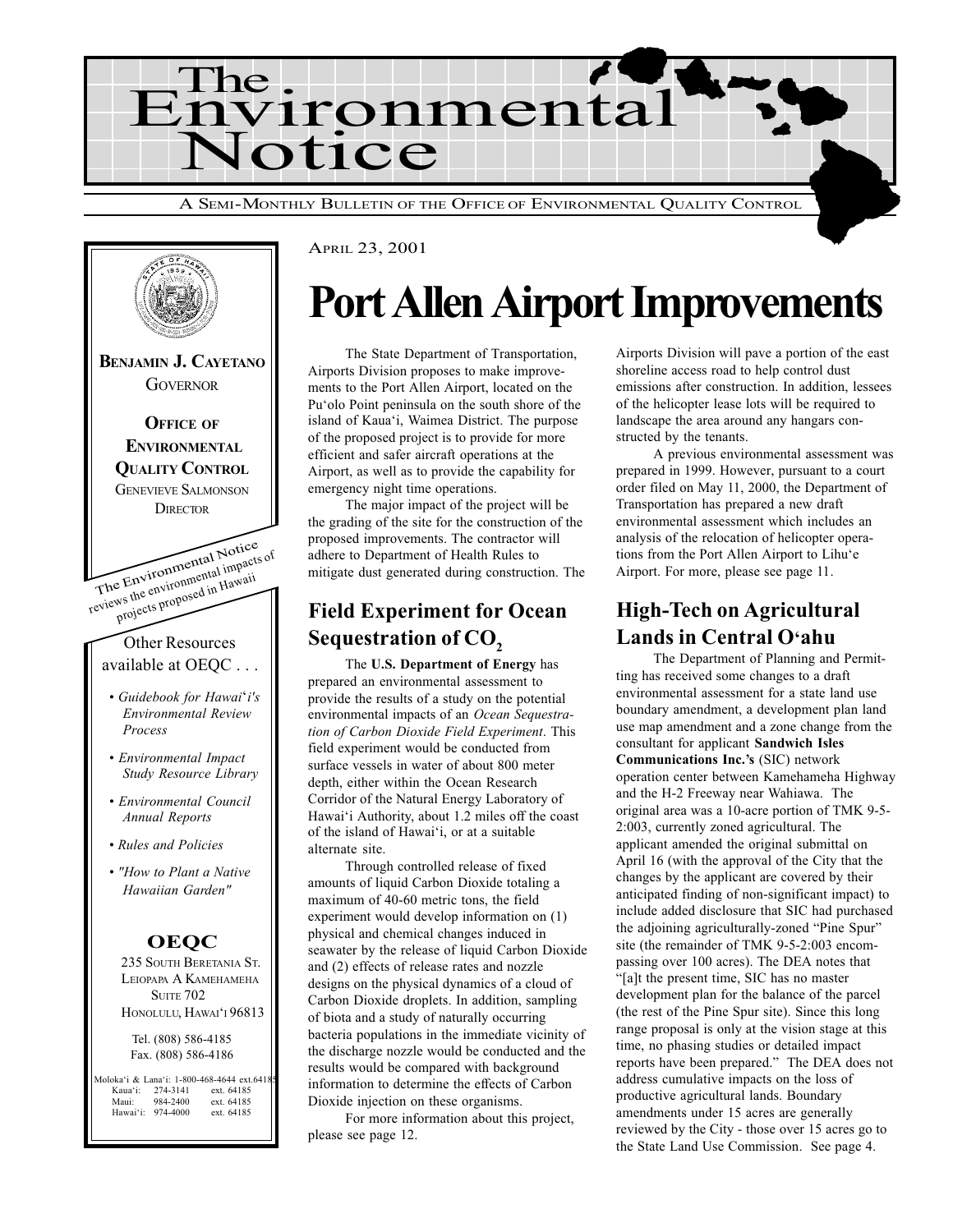# Table of Contents

#### APRIL 23, 2001

### **1** O'ahu Notices

#### Draft Environmental Assessments

| (2) Waipahu Adult Day Health Care and Children's Day Care Center3 |
|-------------------------------------------------------------------|
|                                                                   |

#### Final Environmental Assessments/

| <b>Findings of No Significant Impacts (FONSI)</b>                 |  |
|-------------------------------------------------------------------|--|
| (4) Salt Lake Boulevard Widening, Phase 2 - Bougainville Drive to |  |
|                                                                   |  |

#### Previously Published Projects Pending Public Comments

| Environmental Impact Statement Preparation Notices (EISPN)  6 |
|---------------------------------------------------------------|
|                                                               |

## **3 Maui Notices**

#### Draft Environmental Assessments

| (2) Olowalu After-The-Fact Landscaping, Dredging and |
|------------------------------------------------------|
|                                                      |
|                                                      |

#### Final Environmental Assessments/Findings of No Significant Impacts (FONSI)

| (3) Hawaii Army National Guard Pu'unene Armory and |
|----------------------------------------------------|
|                                                    |

## **Hawai'i Notices**

#### Final Environmental Assessments/

| <b>Findings of No Significant Impacts (FONSI)</b> |  |
|---------------------------------------------------|--|
|                                                   |  |
|                                                   |  |

### Environmental Impact Statement Preparation Notices (EISPN) (2) China-U.S. Center ......................................................................... 9

| <b>Previously Published Projects</b> |  |
|--------------------------------------|--|
|                                      |  |

### ▶ Kaua'i Notices

| <b>Draft Environmental Assessments</b> |  |
|----------------------------------------|--|
|                                        |  |

Previously Published Projects Pending Public Comments Draft Environmental Assessments .................................................... 11

### 9 National Environmental Policy Act

| Ocean Sequestration of CO <sub>2</sub> Field Experiment (Final EA)  12 |  |
|------------------------------------------------------------------------|--|
|                                                                        |  |

### $\triangle$  Shoreline Notices

### **At Coastal Zone News**

Federal Grant Application for Emergency Repair of Loading Docks at the Waianae Small Boat Harbor, Waianae, Oahu .......................... 14

### **A** Pollution Control Permits

| Notice of DOH Voluntary Response Program (VRP) Projects  16 |  |
|-------------------------------------------------------------|--|

## **R** Enforcement Notices

| Formal Enforcement Actions and Settlements Completed by DOH  18 |  |
|-----------------------------------------------------------------|--|

## **f** Federal Notices

| U.S. Civil Rights Commission Meeting to Discuss Rice v. Cayetano  |  |
|-------------------------------------------------------------------|--|
|                                                                   |  |
|                                                                   |  |
| Meeting of Environmental Advisory Committees with the EPA         |  |
| Administrator in Her Capacity as U.S. Representative to the North |  |
| American Commission for Environmental Cooperation  19             |  |
|                                                                   |  |
| Approval of Dillingham Airfield Noise Compatibility Program  19   |  |
| Cultural Repatriation of Items from Salem, Massachusetts  19      |  |
|                                                                   |  |
| Corrections to Proposed Critical Habitat Designations for Lana'i  |  |
|                                                                   |  |

## HAPPY EARTH DAY 2001 Love **Our Vital** Environment

OEQC intends to make the information in this bulletin accessible to everyone. Individuals that require this material in a different format (such as large type or braille), should contact our office for assistance.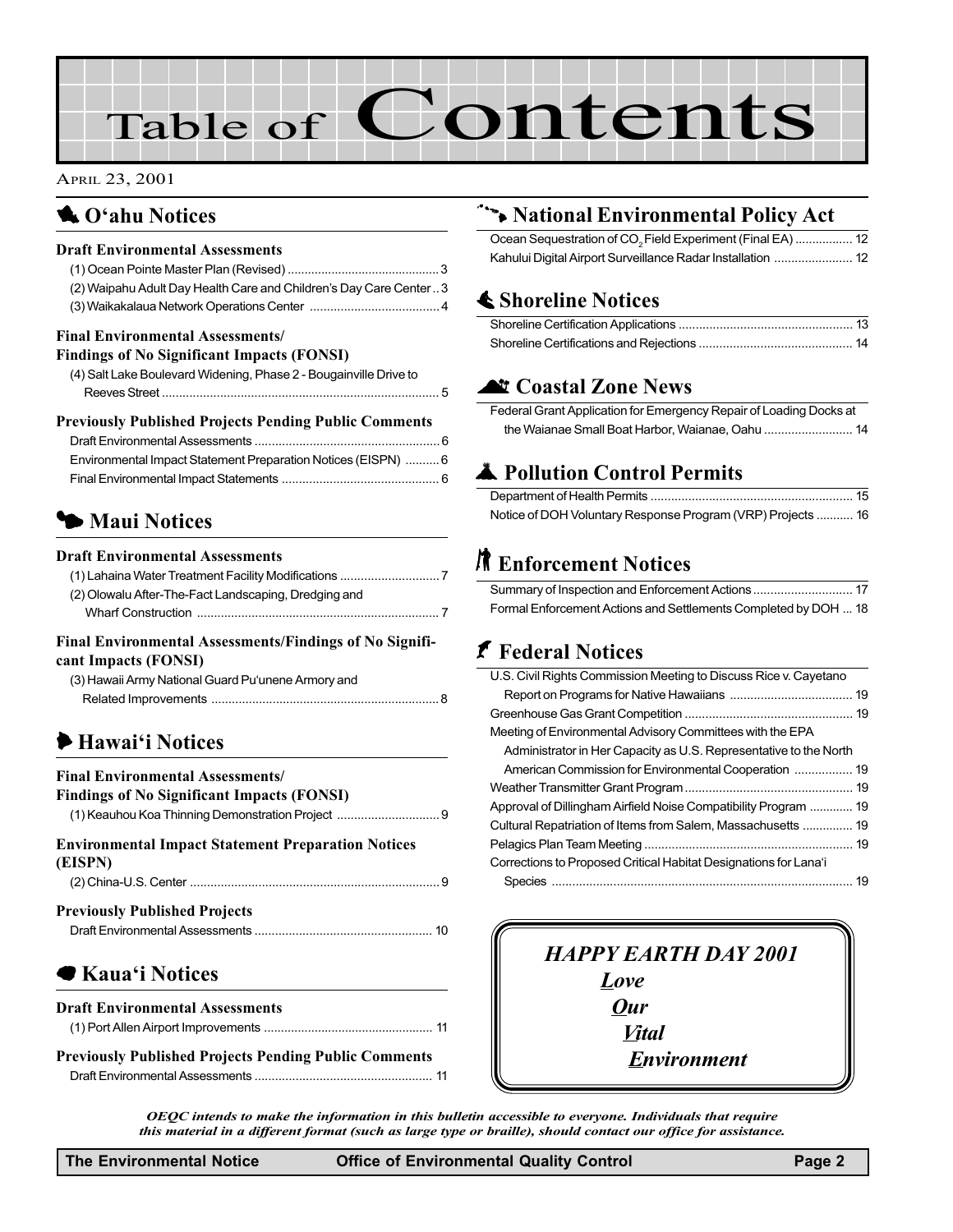## Draft Environmental Assessments

## 1 (1) Ocean Pointe Master Plan (Revised)

| District:                         | 'Ewa                                        |
|-----------------------------------|---------------------------------------------|
| TMK:                              | 9-1-012: 2, 5, 8-17, 23, 39-41, 45-         |
|                                   | 47(por)                                     |
| Applicant:                        | Haseko ('Ewa), Inc.                         |
|                                   | 820 Mililani Street, Suite 820              |
|                                   | Honolulu, Hawai'i, 96813                    |
|                                   | Contact: Nelson W.G. Lee (536-3771)         |
| <b>Approving Agency/Accepting</b> |                                             |
| <b>Authority:</b>                 | City and County of Honolulu                 |
|                                   | Department of Planning and Permitting       |
|                                   | 650 South King Street                       |
|                                   | Honolulu, Hawai'i 96813                     |
|                                   | Contact: Bob McGraw (547-7276)              |
| Consultant:                       | Oshima Chun Fong & Chung, LLP               |
|                                   | 841 Bishop Street, Suite 400                |
|                                   | Honolulu, Hawai'i 96813                     |
|                                   | Contact: Wayne Costa, Jr. (528-4200)        |
| <b>Public Comment</b>             |                                             |
| Deadline:                         | May 23, 2001                                |
| Status:                           | DEA First Notice pending public comment.    |
|                                   | Address comments to the applicant with      |
|                                   | copies to the approving agency or accepting |
|                                   | authority, the consultant and OEQC.         |
| <b>Permits</b>                    |                                             |

Required: Change of zoning

The Applicant proposes zoning changes to accommodate reduction in the size of proposed marina to address environmental and infrastructure issues; relocation and reconfiguration of golf course to accommodate alteration of regional drainage infrastructure; reconfiguration of residential and commercial areas due to master plan changes generated by reduced-scale marina and reconfigured golf course.

Additionally, the proposed changes may require modification to a previously issued Special Management Area Use Permit.

Ocean Pointe was formerly known as the 'Ewa Marina Community Development, Phases I & II.



O'ahu Notices



### (2) Waipahu Adult Day Health Care and Children's Day Care Center

| District:                         | 'Ewa                                        |
|-----------------------------------|---------------------------------------------|
| TMK:                              | 9-4-17: 51, por. 31                         |
| Applicant:                        | Waipahu Community Foundation                |
|                                   | 94-444 Kipou Street                         |
|                                   | Waipahu, Hawai'i 96797                      |
|                                   | Contact: Calvin Kawamoto (677-9455)         |
| <b>Approving Agency/Accepting</b> |                                             |
| <b>Authority:</b>                 | City and County of Honolulu                 |
|                                   | Department of Community Services            |
|                                   | 715 South King Street                       |
|                                   | Honolulu, Hawai'i 96813                     |
|                                   | Contact: Arnold Wong (547-7231)             |
| Consultant:                       | Gerald Park Urban Planner (942-7484)        |
|                                   | 1400 Rycroft Street, Suite 876              |
|                                   | Honolulu, Hawai'i 96814                     |
| <b>Public Comment</b>             |                                             |
| Deadline:                         | May 23, 2001                                |
| Status:                           | DEA First Notice pending public comment.    |
|                                   | Address comments to the applicant with      |
|                                   | copies to the approving agency or accepting |
|                                   | authority, the consultant and OEQC.         |
| <b>Permits</b>                    | Grubbing, Grading, and Stockpiling; Noise   |
| Required:                         | Building; Right-of-Way (Trenching); Sewer   |
|                                   | Connection; CUP-Type 1; Variance;           |
|                                   | <b>NPDES</b>                                |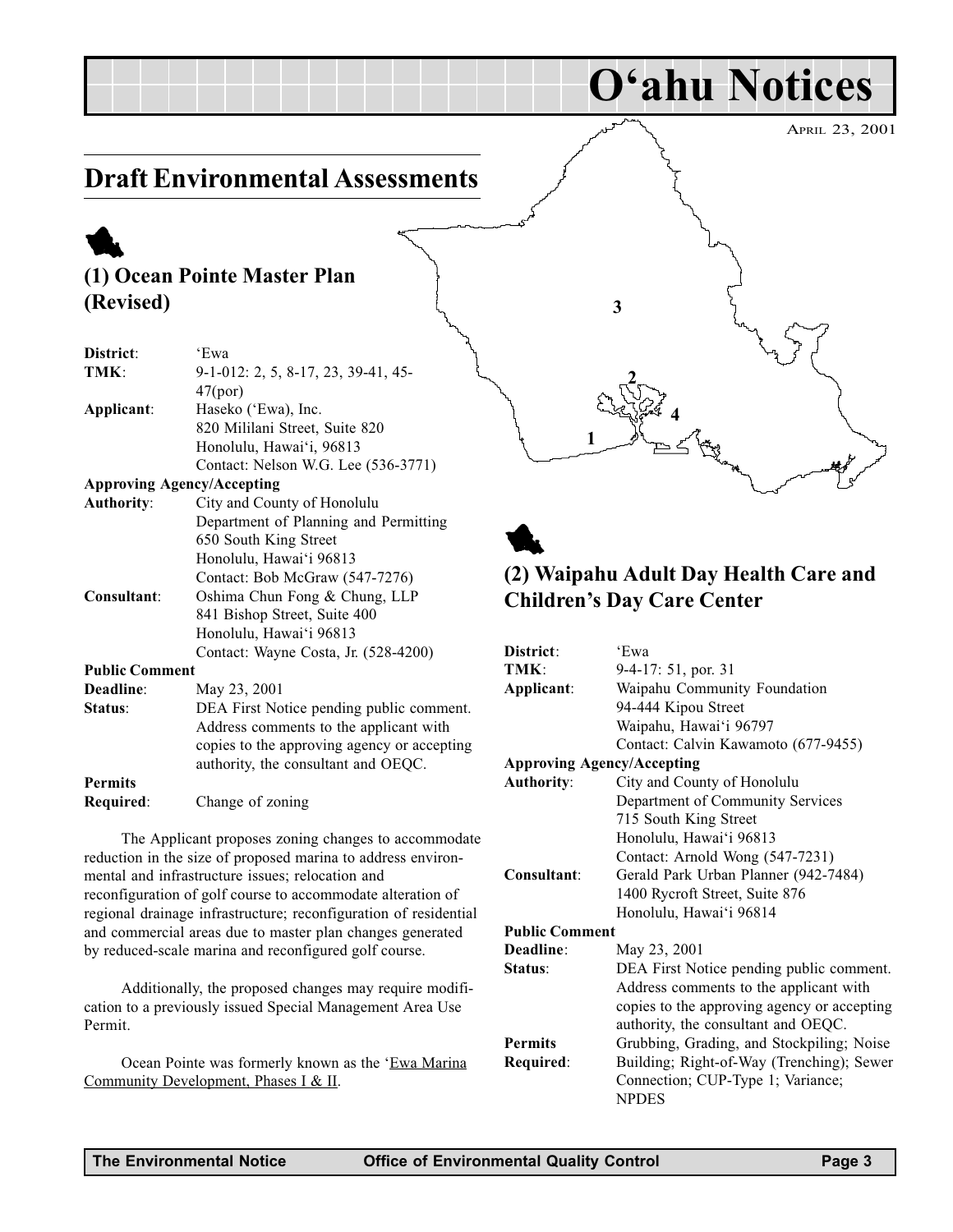## O'ahu Notices

APRIL 23, 2001

The Waipahu Community Foundation, a tax-exempt organization, proposes to construct an Adult Day Health Care Center and Children's Day Care Center in the town of Waipahu, O'ahu, Hawai'i. The project is proposed on Hikimoe Street in mid-town Waipahu.

The proposed Adult Day Health Care Center and Children's Day Care Center will be built on two adjoining lots. One lot is vacant and unimproved and the Waipahu United Church of Christ owns the second lot. Waipahu Community Foundation is negotiating with Waipahu United Church of Christ to lease approximately 19,000 square feet of land for the proposed project.

The proposed project will consist of three detached structures, off-street parking, landscaping, and off-site improvements. The Adult Day Health Care Center, the largest of the three structures, has a building area of approximately 6,300 square feet. Two detached classroom buildings are proposed for the Children's Day Care Center. Each building has an area of about 1,420 square feet and can accommodate 20 students.

Off-street parking for 37 vehicles is planned on the western end of the building site. Parking for the project also will be provided at an existing parking lot fronting Mokuola Street on the church grounds. A turnaround/drop-off area planned at the end of the parking lot will facilitate dropping off or picking up children and adults.

The City and County of Honolulu owns a section of the turnaround and existing parking lot (approximately 2,709 sf) along Mokuola Street. Applicant will request an easement or license from theCity to use a portion of City property for the turnaround and parking.

Hikimoe Street is used as a transit center for TheBus, the City's municipal bus service. Several transfer points (for east and west bound passengers) are set up on both sides of the street fronting the building site. Applicant has agreed to allow the City to construct covered bus shelters and a public restroom on Applicant's property fronting Hikimoe Street for the convenience of bus drivers and riders.

Construction costs are estimated at \$ 2.7 million and will be funded by the U.S. Housing and Urban Development Community Block Grant funds. The project will be built in one construction phase. Construction is projected to commence in Fall 2001 with completion in Fall 2002.

## 1 (3) Waikakalaua Network Operations **Center**

| District:                  | 'Ewa                                        |
|----------------------------|---------------------------------------------|
| TMK:                       | Portion of $9-5-2:3$                        |
| Applicant:                 | Sandwich Isles Communications, Inc.         |
|                            | Pauahi Tower, 27 <sup>th</sup> Floor        |
|                            | 1001 Bishop Street                          |
|                            | Honolulu, Hawai'i 96813                     |
|                            | Contact: Larry Fukunaga (524-8400)          |
| Approving Agency/Accepting |                                             |
| <b>Authority:</b>          | City and County of Honolulu                 |
|                            | Department of Planning and Permitting       |
|                            | 650 South King Street                       |
|                            | Honolulu, Hawai'i 96813                     |
|                            | Contact: Mike Watkins (523-4406)            |
| Consultant:                | PlanPacific, Inc.                           |
|                            | 345 Queen Street, Suite 802                 |
|                            | Honolulu, Hawai'i 96813                     |
|                            | Contact: Dina Tamura Wong (521-9418 x       |
|                            | 14)                                         |
| <b>Public Comment</b>      |                                             |
| Deadline:                  | May 23, 2001                                |
| Status:                    | DEA First Notice pending public comment.    |
|                            | Address comments to the applicant with      |
|                            | copies to the approving agency or accepting |
|                            | authority, the consultant and OEQC.         |
| <b>Permits</b>             | State LUDB amendment, DPLUM                 |
| Required:                  | amendment, zone change                      |
|                            |                                             |

Sandwich Isles Communications, Inc. (SIC) proposes to develop a Network Operations Center (NOC) in Waikakalaua, O'ahu. SIC is a rural telephone company that provides essential telecommunication services to the Department of Hawaiian Home Lands (DHHL).

The site and building will be designed for the management and maintenance of SIC's statewide fiber optic network as well as various other SIC functions. The facilities will be designed to remain operational 24 hours a day, seven days a week.

The proposed project will be situated on approximately ten acres at the northern end of a 163-acre property located in Central O'ahu, identified as TMK  $9-5-02:003$ . The site is bounded to the west by Kamehameha Highway, to the northeast by the H-2 Freeway, and to the north by the Wahiawa National Guard Armory.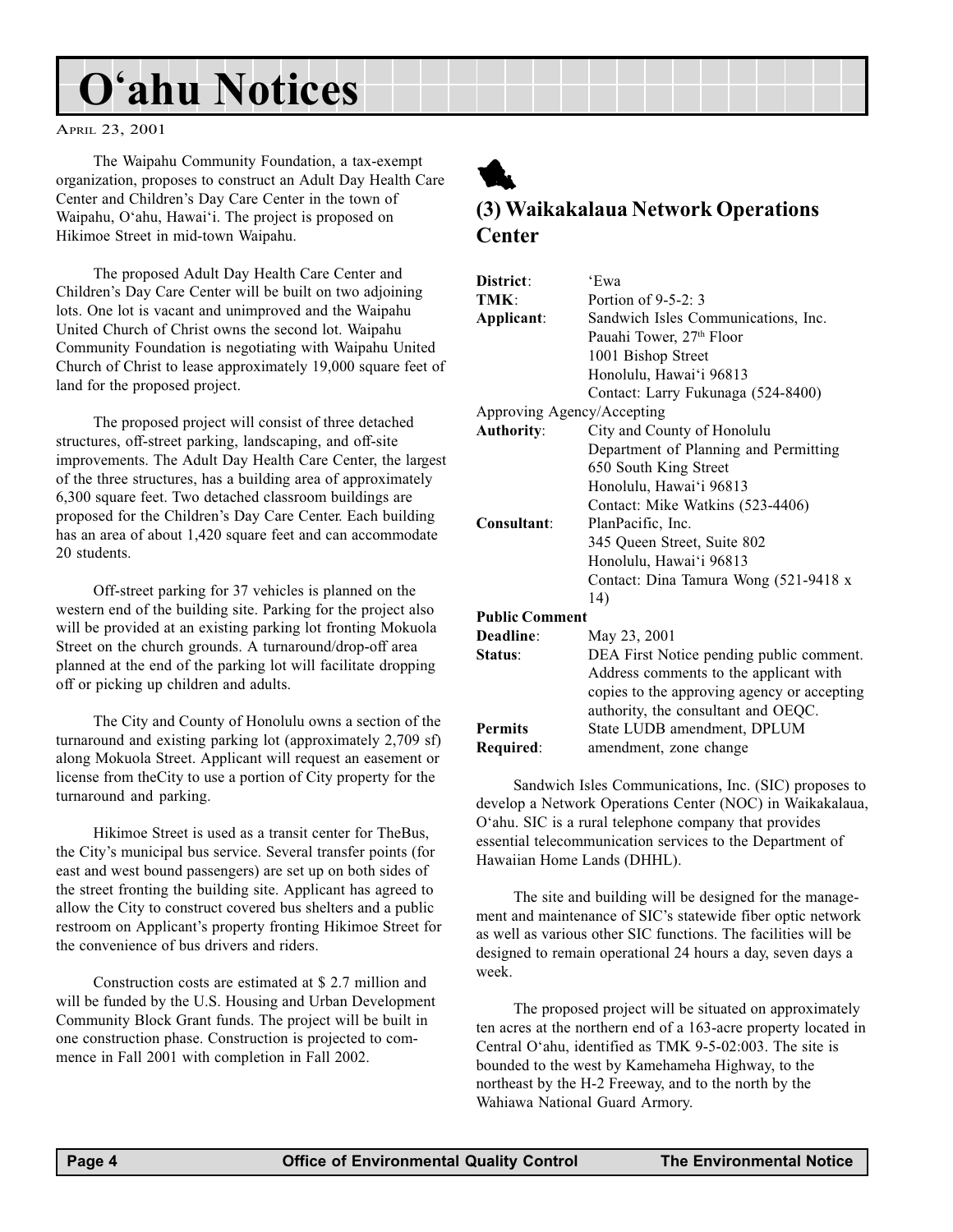

The proposed facility will be in a multi-level concrete and glass structure with  $\pm 100,000$  square feet of floor area. Approximately 50,000 square feet will be used for the NOC, data center room, and technology center/laboratory. Administration space, a training center, and a warehouse will occupy the remaining 50,000 square feet. The proposed NOC, which will be from one to three stories high, will not exceed 40 feet in height.

The NOC will be designed as a secured facility with limited access to some areas. There will be a mini plaza at the front of the structure, facing a landscaped ground-level parking lot for approximately  $\pm 100$  vehicles. The grounds and driveway leading to the facility will be landscaped. Access to the NOC will be from an existing driveway fronting Kamehameha Highway at the northern end of the site.

The proposed NOC is anticipated to have a total workforce of 110. The facility will provide jobs in the areas of administration, engineering, technical operations, and related support.

At the present time, SIC has no master development plan for the balance of the parcel beyond the NOC project. However, SIC does envision potential future development of additional light industrial-commercial facilities on lands surrounding the NOC. With its purchase of the 163-acre property (TMK 9-5-02:003), SIC will have sufficient land area to provide for an additional 100 acres of high-technology development. Once the NOC has been developed and placed in operation, SIC anticipates that other high-tech enterprises wanting to use the statewide fiber optic system will wish to co-locate on adjoining lands.

## Final Environmental Assessments/Findings of No Significant Impacts (FONSI)



### (4) Salt Lake Boulevard Widening, Phase 2 - Bougainville Drive to Reeves Street

District: Honolulu TMK: 1-1-10 & 9-9-02

| Applicant:        | City and County of Honolulu                   |
|-------------------|-----------------------------------------------|
|                   | Department of Design and Construction         |
|                   | 650 South King Street                         |
|                   | Honolulu, Hawai'i 96813                       |
|                   | Contact: Jeremy Lee (523-4672)                |
|                   | <b>Approving Agency/Accepting</b>             |
| <b>Authority:</b> | Same as above.                                |
| Consultant:       | Akinaka & Associates, Ltd.                    |
|                   | 250 North Beretania Street, Suite 300         |
|                   | Honolulu, Hawai'i 96813                       |
|                   | Contact: Sheldon Yamasato (536-7721)          |
| Status:           | FEA/FONSI issued, project may proceed         |
|                   | under Chapter 343, Hawai'i Revised            |
|                   | Statutes - NOTE: The draft EA was a           |
|                   | joint NEPA/343 Document. The present          |
|                   | <b>FONSI only covers Chapter 343 require-</b> |
|                   | ments and not the federal National            |
|                   | <b>Environmental Policy Act Requirements</b>  |
|                   | as the Federal Highways Administration        |
|                   | has yet to issue its NEPA FONSI.              |
| <b>Permits</b>    | Noise, NPDES, Public Right-of-Way,            |
| Required:         | dewatering, grading, discharge of effluent,   |
|                   | street usage                                  |
|                   |                                               |

The proposed project involves widening approximately 0.70 miles of Salt Lake Boulevard from Bougainville Drive to Reeves Street from a two-lane roadway facility to a multi-lane highway facility within the existing 100-foot wide right-ofway. The purpose of the proposed action is to complete that portion of the existing roadway to its planned function, as specified in the 2020 O'ahu Regional Transportation Plan. Dedicated left turn lanes, bike lane, sidewalks, traffic signals, street lighting, landscaping and an improved drainage system would also be provided.

Short term impacts to air, noise and traffic are expected during construction activities. In addition, the improved roadway is anticipated to increase traffic noise levels in the area for the long-term. As a result, noise mitigation measures will be implemented to sensitive receptor areas along Salt Lake Boulevard. In the long-term, the widened roadway would improve traffic flow and the aesthetic quality in the project area.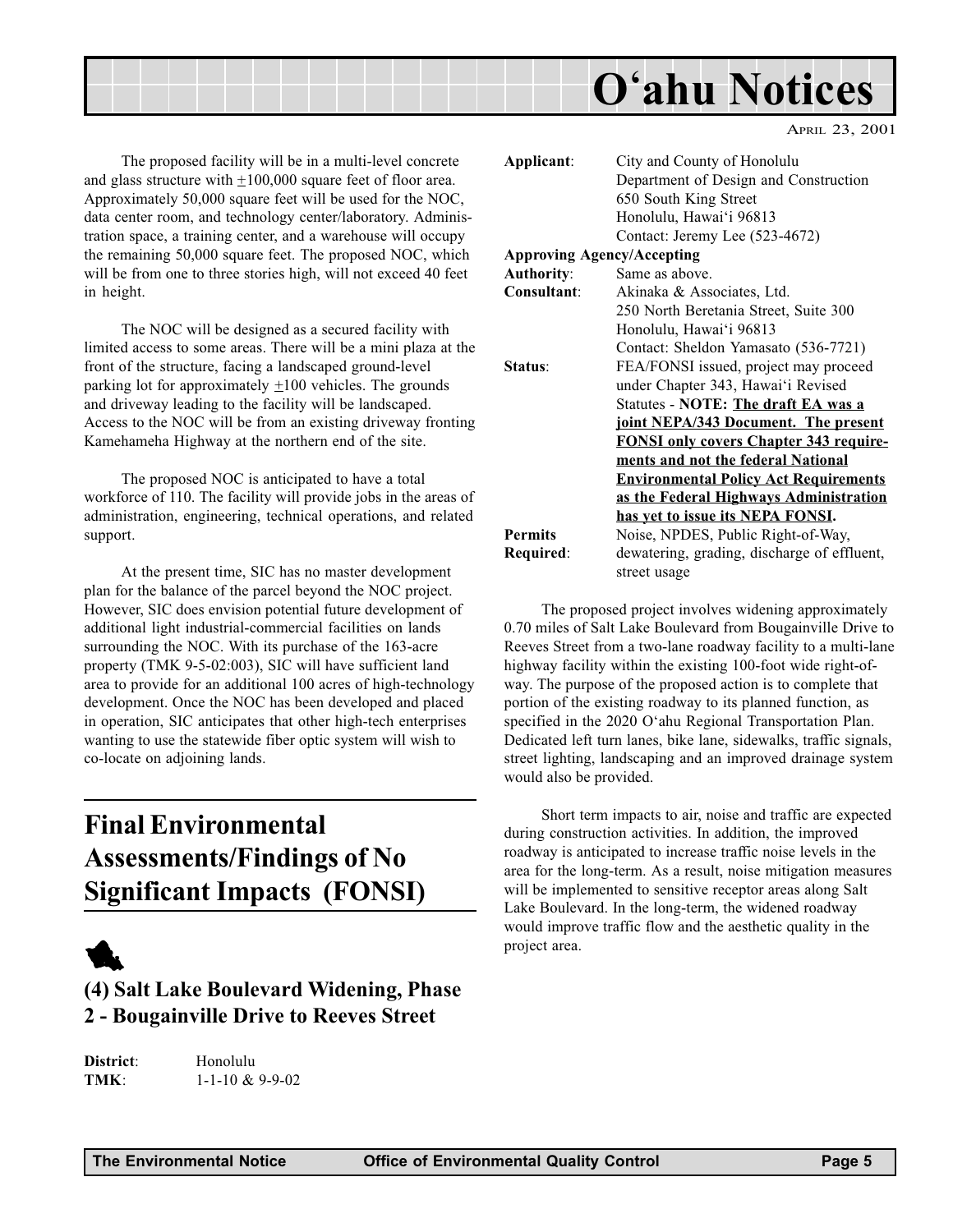## O'ahu Notices

APRIL 23, 2001

## Previously Published Projects Pending Public Comments

### Draft Environmental Assessments

### **Waiau District Park Master Plan Update**

Applicant: City and County of Honolulu Department of Design and Construction 650 S. King Street, 11th Floor Honolulu, Hawai'i 96813 Contact: Brian Suzuki (527-6316)

### Approving Agency/Accepting

Authority: Same as above. Public Comment Deadline: May 8, 2001

### Environmental Impact Statement Preparation Notices (EISPN)

### **Koko Head District Park Master Plan &** Koko Head Shooting Complex

| City and County of Honolulu           |
|---------------------------------------|
| Department of Design and Construction |
| 650 South King Street, 9th Floor      |
| Honolulu, Hawai'i 96813               |
| Contact: Stanford Kuroda (523-4755)   |
|                                       |

### Approving Agency/Accepting

Authority: City and County of Honolulu Department of Planning and Permitting 650 South King Street Honolulu, Hawai'i 96813 Contact: Randall Fujiki (523-4432)

### Public Comment

Deadline: May 8, 2001

### **Waikikian Development Plan**

| Applicant: | Hilton Hotels Corporation        |
|------------|----------------------------------|
|            | 2005 Kalia Road                  |
|            | Honolulu, Hawai'i 96815          |
|            | Contact: Peter Schall (941-9226) |

#### Approving Agency/Accepting

Authority: City and County of Honolulu Department of Planning and Permitting 650 South King Street Honolulu, Hawai'i 96813 Contact: Patrick Seguirant (527-5369)

Public Comment

Deadline: May 8, 2001

### Final Environmental Impact Statements

### **West Mamala Bay Facilities Plan**

Applicant: City and County of Honolulu Department of Design and Construction 650 South King Street, 14th Floor Honolulu, Hawai'i 96813 Contact: Bill Liu (523-4551)

### Approving Agency/Accepting

| <b>Authority:</b> | City and County of Honolulu               |
|-------------------|-------------------------------------------|
|                   | Department of Planning and Permitting     |
|                   | 650 South King Street, 7th Floor          |
|                   | Honolulu, Hawai'i 96813                   |
|                   | Contact: Randall Fujiki (523-4432)        |
| Status:           | FEIS currently being reviewed by the City |
|                   | and County of Honolulu, Department of     |
|                   | Planning and Permitting.                  |
|                   |                                           |

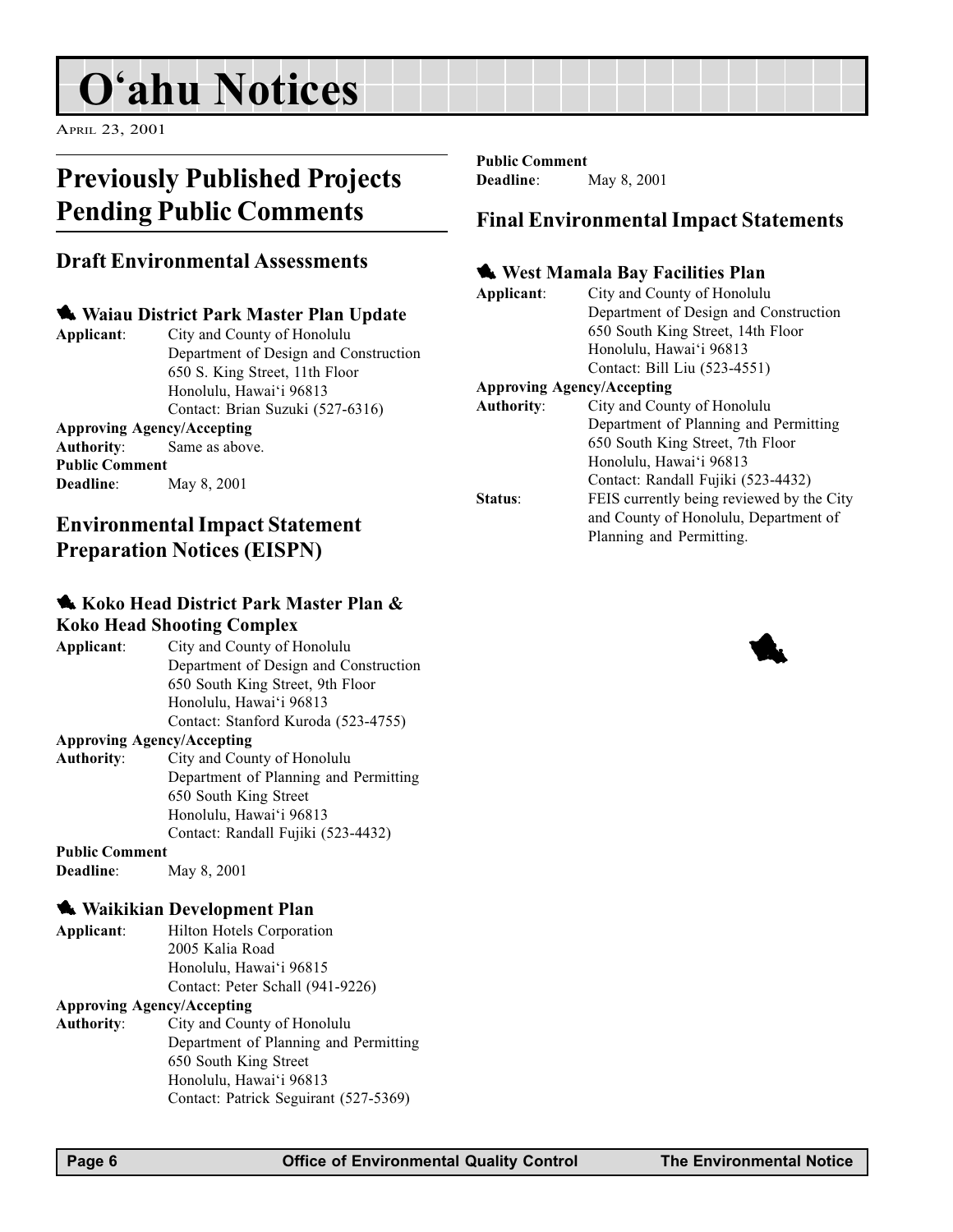## Maui Notices

## Draft Environmental

**Assessments** 

## $\blacklozenge$ (1) Lahaina Water Treatment Facility **Modifications**

| District:                         | Lahaina                                  |  |
|-----------------------------------|------------------------------------------|--|
| TMK:                              | 4-6-018:012 (Por.)                       |  |
| Applicant:                        | County of Maui                           |  |
|                                   | Department of Water Supply               |  |
|                                   | P.O. Box 1109                            |  |
|                                   | Wailuku, Hawai'i 96793                   |  |
|                                   | Contact: David Craddick (270-7816)       |  |
| <b>Approving Agency/Accepting</b> |                                          |  |
| <b>Authority:</b>                 | Same as above.                           |  |
| Consultant:                       | Hawaii Pacific Engineers                 |  |
|                                   | 1132 Bishop Street Suite 1003            |  |
|                                   | Honolulu, Hawai'i 96813                  |  |
|                                   | Contact: Tina Nakasone (524-3771)        |  |
| <b>Public Comment</b>             |                                          |  |
| Deadline:                         | May 23, 2001                             |  |
| Status:                           | DEA First Notice pending public comment. |  |
|                                   | Address comments to the applicant with   |  |
|                                   | copies to the consultant and OEQC.       |  |
| <b>Permits</b>                    |                                          |  |
| Required:                         | Building, Grading                        |  |
|                                   |                                          |  |

The County of Maui Department of Water Supply proposes to construct modifications at its existing water treatment facility in Lahaina, Maui (TMK 4-6-18: por. 12). The landowner of the affected property is the State of Hawai'i. The proposed modifications include construction of a pre-engineered building over an existing presedimentation basin and construction of a new sludge lagoon. The purpose of the pre-engineered building is to curtail algae growth in the presedimentation basin by reducing exposure of the water to sunlight. The new sludge lagoon is proposed to handle overflow and drain line discharges from the existing presedimentation basin. In the short-term, the proposed modifications may create temporary minor nuisances with respect to vehicle traffic, noise, air quality, and wildlife. Construction vehicles will require access to the site through the Lahainaluna High School campus. Vehicle traffic will be regulated to minimize impacts to the school. Hawaiian geese

(nene) have been known to nest in the area of the treatment plant. To minimize disturbances to the nene, construction personnel will be educated on appropriate measures to take if nene are sighted during construction. The proposed modifica-

tions are not anticipated to result in any long-term or cumulative adverse environmental impacts. Construction of the new facilities will not prevent future use of the site by nene for nesting. Dewatered sludge generated at the new sludge lagoon should not contain hazardous or toxic chemicals and will be disposed of at a landfill along with other sludge generated at the facility. The new sludge lagoon will prevent further discharges from the existing presedimentation basin to the storm drain which discharges to Kanaha Stream. Elimination of discharges to Kanaha Stream will have a beneficial impact on the water quality of thestream.

## $\blacklozenge$ (2) Olowalu After-The-Fact Landscaping, Dredging and Wharf Construction

| District:  | Lahaina                         |
|------------|---------------------------------|
| TMK:       | $4-8-3$ : por. 6 and 43         |
| Applicant: | Olowalu 'Elua Associates, LLC   |
|            | 173 Ho 'Ohana Street, Suite 201 |
|            | Kahului, Hawai'i 96732          |
|            | Contact: Bob Horcajo (877-2434) |

3

1

2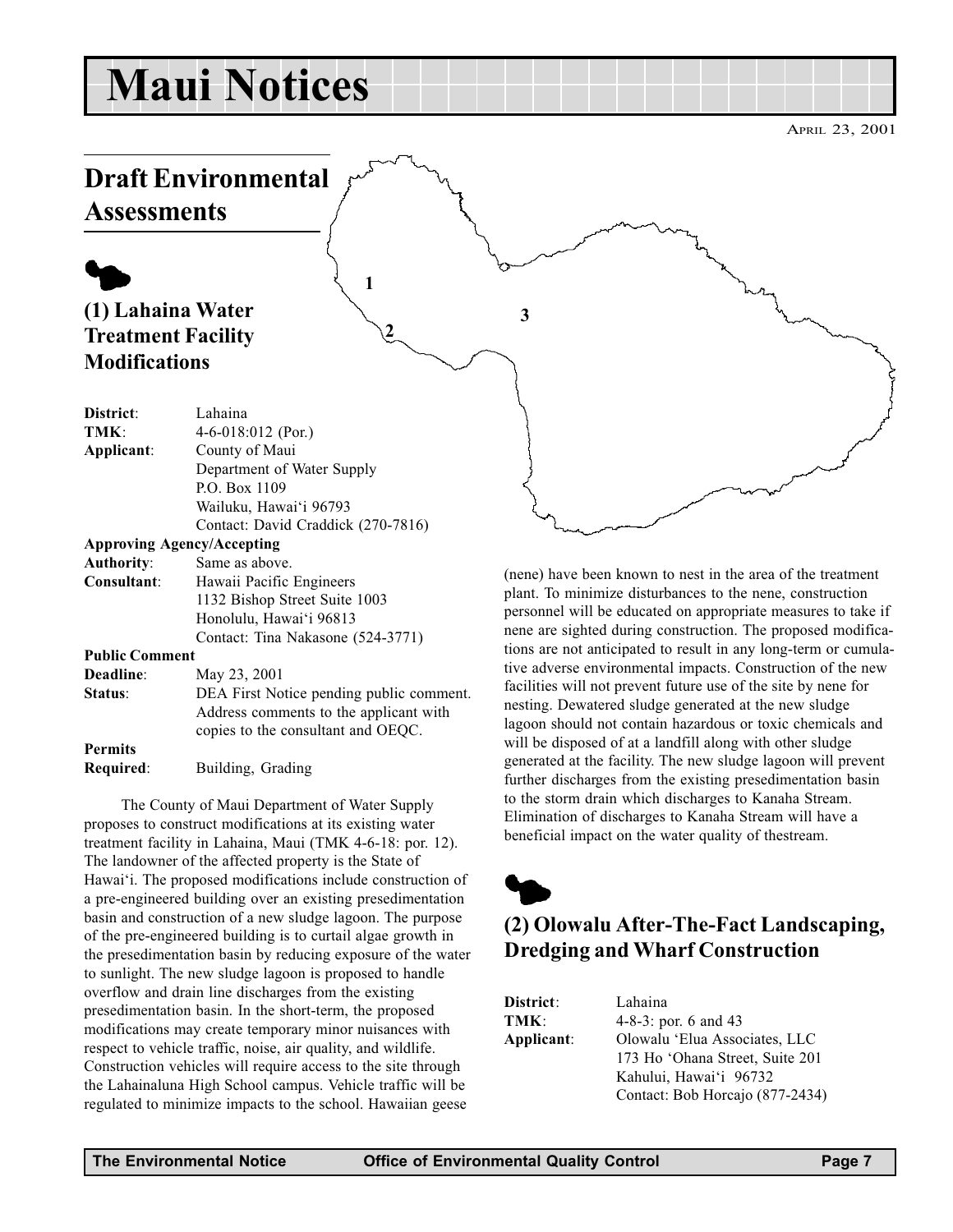## Maui Notices

APRIL 23, 2001

#### Approving Agency/Accepting

| <b>Authority:</b>     | Department of Land and Natural Resources                                                                                                                                 |
|-----------------------|--------------------------------------------------------------------------------------------------------------------------------------------------------------------------|
|                       | P.O. Box $621$                                                                                                                                                           |
|                       | Honolulu, Hawai'i 96809                                                                                                                                                  |
|                       | Contact: Eric Hill (587-0380)                                                                                                                                            |
| Consultant:           | Munekiyo & Hiraga, Inc.                                                                                                                                                  |
|                       | 305 High Street, Suite 104                                                                                                                                               |
|                       | Wailuku, Hawai'i 96793                                                                                                                                                   |
|                       | Contact: Michael Munekiyo (244-2015)                                                                                                                                     |
| <b>Public Comment</b> |                                                                                                                                                                          |
| Deadline:             | May 23, 2001                                                                                                                                                             |
| Status:               | DEA First Notice pending public comment.<br>Address comments to the applicant with<br>copies to the approving agency or accepting<br>authority, the consultant and OEQC. |
| <b>Permits</b>        |                                                                                                                                                                          |
| Required:             | CDUA                                                                                                                                                                     |

After-the-fact conservation district approval is being sought for landscaping, dredging and wharf construction work previously conducted. The project area consists of a government beach reserve and Olowalu Wharf. No commercial use of the project area is proposed. No work is proposed that has not already been completed with the exception that certain future wharf repairs may be conducted.

## Final Environmental Assessments/Findings of No Significant Impacts (FONSI)



### (3) Hawaii Army National Guard Pu'unene Armory and Related Improvements

| District:  | Wailuku                              |
|------------|--------------------------------------|
| TMK:       | $3 - 8 - 08$ : por. 01               |
| Applicant: | Department of Accounting and General |
|            | Services                             |
|            | 1151 Punchbowl Street                |
|            | Honolulu, Hawai'i 96813              |
|            | Contact: Lance Maja (586-0483)       |
|            | <b>Approving Agency/Accepting</b>    |

Authority: Same as above.

| Consultant:    | Munekiyo & Hiraga, Inc.                  |
|----------------|------------------------------------------|
|                | 305 High Street, Suite 104               |
|                | Wailuku, Hawai'i 96793                   |
|                | Contact: Michael Munekiyo (244-2015)     |
| <b>Status:</b> | FEA/FONSI issued, project may proceed.   |
| Permits        | Special Use permit, Maui County Condi-   |
| Required:      | tional permit, NPDES, grubbing, grading, |
|                | building                                 |

The State Department of Accounting and General Services proposes the consolidation and relocation of an existing Hawai'i Army National Guard armory and Organizational Maintenance Shop (OMS) to a new 30-acre site.

Due to the inadequacy of space, and the age and location of the existing facilities, the armory and OMS will be relocated to a portion of the former Pu'unene Naval Air Station. The new armory will be about 29,000 square feet and will include classrooms, offices, restrooms/showers, locker and storage rooms, and special function and physical fitness areas, as well as a kitchen, a break area, an assembly hall, a learning center, and a library/classroom. The new OMS building will be approximately 6,600 square feet and include offices, workbays, restrooms/showers, locker and storage rooms, and special function areas, as well as about 22,000 square feet for a wash platform, a lube/inspection rack, a service access apron, and military vehicle storage.

Parking spaces, a helipad, a State storage facility, and an area for a future post exchange will also be provided on the project site, as well as a 7.0 acre area for future Hawai'i Air National Guard facilities.

The project site is located in the State "Agricultural" District and is designated "Project District 10" and "Agricultural" by the Kihei-Makena Community Plan and Maui County zoning, respectively.

The proposed project is estimated to cost approximately \$11.0 million; construction of the project will commence upon the receipt of all applicable regulatory permits and approvals.

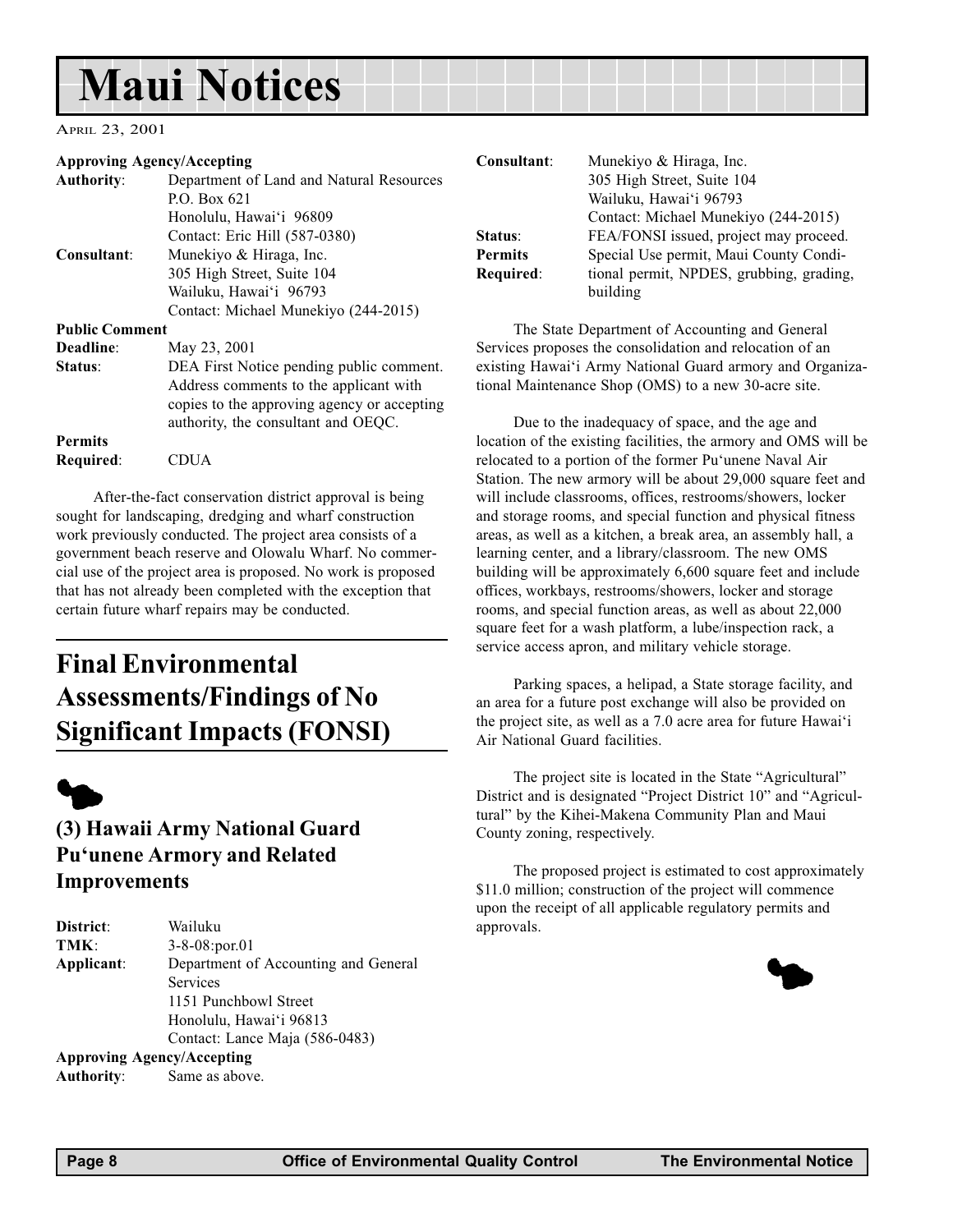## Hawai'i Notices

## Final Environmental Assessments/Findings of No Significant Impacts (FONSI)

## $\blacktriangleright$

### (1) Keauhou Koa Thinning Demonstration Project

| District:         | Ka'u                                     |
|-------------------|------------------------------------------|
| TMK:              | $9 - 9 - 01:004$                         |
| Applicant:        | The Kamehameha Schools                   |
|                   | P.O. Box 495                             |
|                   | Pa'auilo, Hawai'i 96776                  |
|                   | Contact: Peter Simmons (776-7526)        |
|                   | <b>Approving Agency/Accepting</b>        |
| <b>Authority:</b> | Department of Land and Natural Resources |
|                   | 1151 Punchbowl Street, Room 325          |
|                   | Honolulu, Hawai'i 96813                  |
|                   | Contact: Carl Masaki (587-0163)          |
| <b>Status:</b>    | FEA/FONSI issued, project may proceed.   |

Kamehameha Schools (KS), in cooperation with Hawai'i Forestry and Communities Initiatives (HFCI) and Hawai'i Agriculture Research Center (HARC) proposes to conduct a koa (Acacia koa) timber stand improvement (TSI) demonstration to improve stand vigor and growth. Koa trees in the project area currently appear to be under stress due to high stocking levels. The proposed TSI techniques (thinning, fertilization and herbicide) are intended to reduce inter- and intra-specific competition for nutrients, water, and light and, thereby, mitigate current conditions that are inhibiting stand productivity and preventing growth increment from being concentrated on trees that have high potential commercial value. The response of koa to TSI treatments will be monitored.

The main treatment in the demonstration project is thinning, which will be done at three levels- no thin, area thin, and singletree thin. Sub-treatments within main treatments will include (1) a control, (2) phosphorus fertilization, (3) herbicide application to suppress competing grasses, and (4) fertilization plus herbicide application. Data will be collected pre-treatment, and then annually for a minimum of five years. The total project site encompasses approximately 22 ac (9 ha). Approximately 15-20 trees that are cut or girdled in the various thinning plots of this project will be



used to provide wood samples for laboratory analyses of koa wood properties.

Implementation of the TSI demonstration will be conducted in a manner that complies to the State's Best Management Practices for Maintaining Water Quality in Hawai'i for activities such as site preparation and regeneration, thinning, soil erosion control, and use of fuels and chemicals.

The project site is located within the 1978 parcel of KRA, which is located on the eastern portion of Keauhou Ranch. The area is on the southeast flank of Mauna Loa above Kilauea Volcano, approximately 30 miles (56 km) southwest of Hilo and within the Ka'u district of Hawai'i county. It is situated at approximately 5,500 ft. elevation.

## Environmental Impact Statement Preparation Notices (EISPN)



(2) China-U.S. Center

District: South Hilo

TMK: 2-4-01:05 (por.)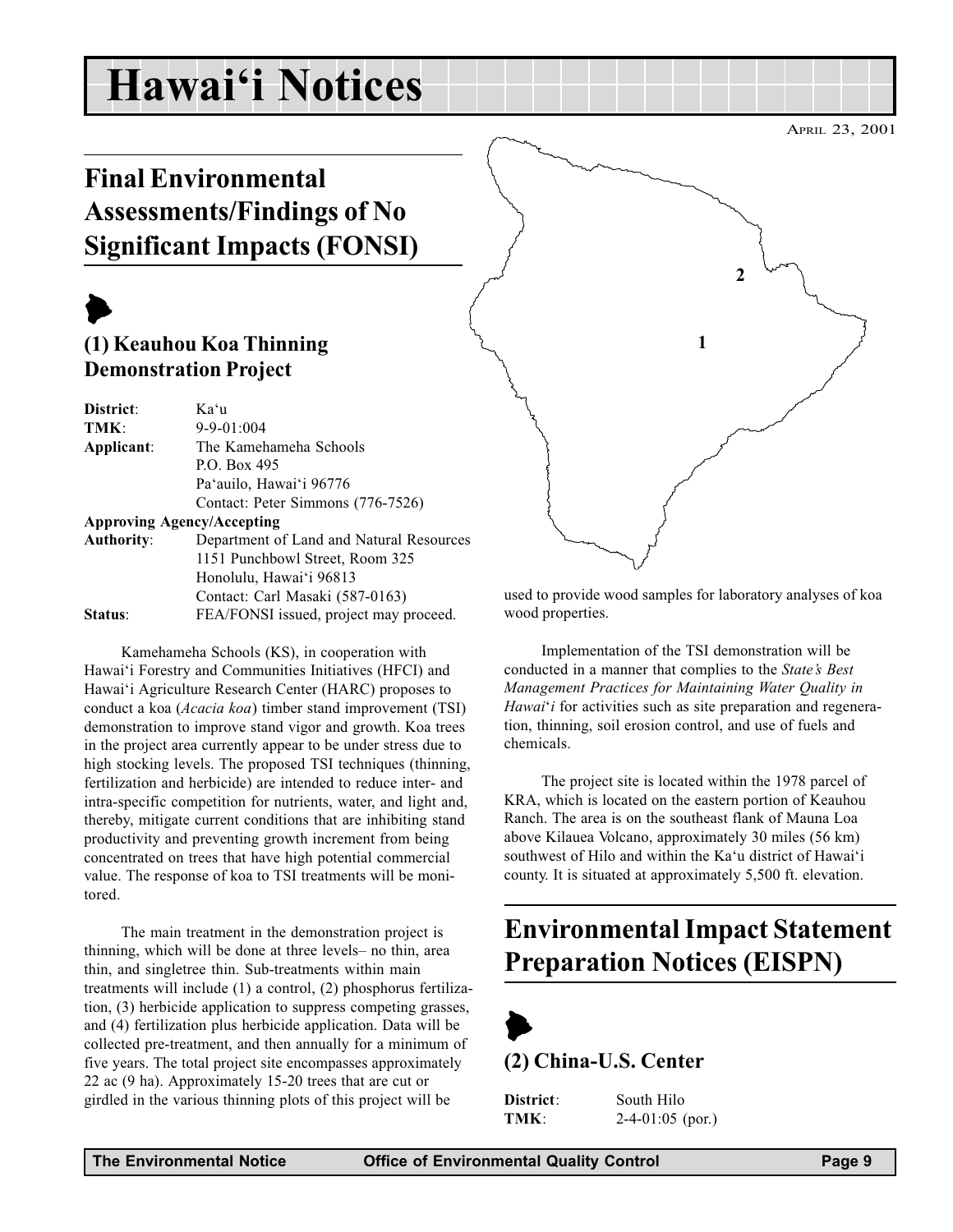## Hawai'i Notices

### APRIL 23, 2001

| Applicant:            | GEO International Explorer, Inc.        |
|-----------------------|-----------------------------------------|
|                       | 13-1F, 336 Tun Hua S. Road              |
|                       | Sec. 1, Taipei 106, Taiwan              |
|                       | Republic of China                       |
|                       | Contact: Ron Terry (982-5831)           |
|                       | <b>Approving Agency/Accepting</b>       |
| <b>Authority:</b>     | University of Hawai'i at Hilo           |
|                       | 200 W. Kawili Street                    |
|                       | Hilo, Hawai'i 96720                     |
|                       | Contact: Gerald DeMello (974-7567)      |
| Consultant:           | GeoMetrician Associates                 |
|                       | HC 2 Box 9575                           |
|                       | Keaau, Hawai'i 96749                    |
|                       | Contact: Ron Terry (982-5831)           |
| <b>Public Comment</b> |                                         |
| Deadline:             | May 23, 2001                            |
| Status:               | EISPN First Notice pending public com-  |
|                       | ment. Address comments to the applicant |
|                       | with copies to the approving agency or  |
|                       | accepting authority, the consultant and |
|                       | OEQC.                                   |
| <b>Permits</b>        | UIC, Chapter 6E Concurrence, NPDES,     |
|                       |                                         |

Required: Plan Approval, Grading, Grubbing, Building

The University of Hawai'i at Hilo seeks to develop the China-U.S. Center in partnership with GEO International Explorer Inc. (GEO) to support campus-related activities and cultural exchange between Hawai'i, the U.S. Mainland and China. The four main elements are a commercial plaza, the China-U.S. Cultural Center, a student housing unit, and the Harmony Tower.

Residential facilities for up to 600 students will be built. The halls will include classrooms, meeting rooms, seminar rooms, and faculty offices. Performances, films, lectures, debates, and social events within the common spaces will promote interaction and cultural understanding. The personal and intellectual development of the residents will be stimulated by involving faculty and staff more intimately in student life.

The commercial plaza will consist of retail outlets and services in one-and two-story buildings, arranged in clusters set back from Kawili Street, interspersed with parking and landscaping. The side facing the road will be designed to have the lively feeling of a shopping arcade, while the interior will have a courtyard atmosphere, suitable for coffee shops, tearooms, and cafes. The convenient shopping village will help make UH Hilo more self-contained and integrated, promoting a residential campus where a student does not depend on auto transportation for everyday needs.

The three-story China-US Cultural Center will contain a medium-sized conference auditorium, an exhibition hall, symposium and meeting rooms, a library, and offices, linked with escalators and elevators.

The Harmony Tower, a pagoda-like edifice commanding fine views of the campus and Hilo town, will perform a central function in the overall Han architectural theme. It will house the approximately 100-unit University Inn and other specialized services, such as conference rooms and a watercourt teahouse, that will round out a full-function environment for visitors attending conferences.

The Subject Property is across Kawili Street from the existing campus. It is marginal agricultural land farmed for sugar cane for a few decades in the late 19th and early 20th centuries, and is currently vacant of any active land use. The vegetation consists of second-growth alien trees, shrubs, grasses and herbs. No streams or other water bodies are present.

## Previously Published Projects

### Draft Environmental Assessments

### 6 Kailua-Kona Wharf Improvements

| Applicant:            | Department of Land and Natural Resources |
|-----------------------|------------------------------------------|
|                       | Division of Boating and Ocean Recreation |
|                       | 333 Queen Street, Suite 300              |
|                       | Honolulu, Hawai'i 96813                  |
|                       | Contact: James Schoocraft (587-1966)     |
|                       | <b>Approving Agency/Accepting</b>        |
| <b>Authority:</b>     | Department of Land and Natural Resources |
|                       | 1151 Punchbowl Street, Room 130          |
|                       | Honolulu, Hawai'i 96813                  |
|                       | Contact: Andrew Monden (587-0230)        |
| <b>Public Comment</b> |                                          |
| <b>Deadline:</b>      | May 8, 2001                              |
|                       | Kuki'o Resorts Water System Improvements |
| Applicant:            | WB Kuki'o Resorts                        |

| Kuki'o Resorts Water System Improvements |                                          |  |
|------------------------------------------|------------------------------------------|--|
| Applicant:                               | WB Kuki'o Resorts                        |  |
|                                          | P.O. Box 5349                            |  |
|                                          | Kailua-Kona, Hawai'i 96745               |  |
|                                          | Contact: Project Manager (325-2711)      |  |
| <b>Approving Agency/Accepting</b>        |                                          |  |
| Authority:                               | Department of Land and Natural Resources |  |
|                                          | 1151 Punchbowl Street, Room 220          |  |
|                                          | Honolulu, Hawai'i 96813                  |  |
|                                          | Contact: Eric Hill (587-0380)            |  |
| <b>Public Comment</b>                    |                                          |  |
| Deadline:                                | May 8, 2001                              |  |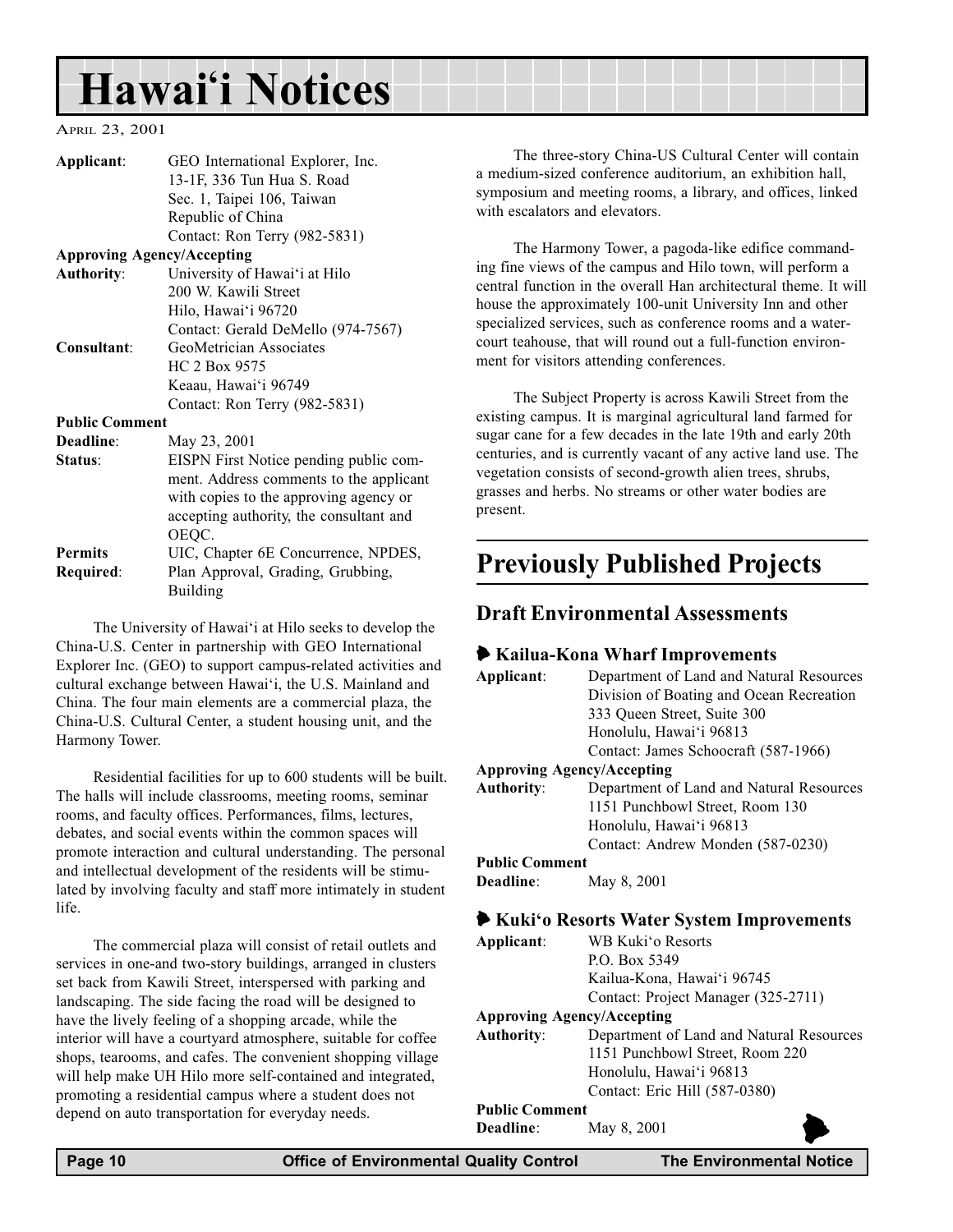## Kaua'i Notices

## Draft Environmental **Assessments**

## $\bullet$ (1) Port Allen Airport Improvements

| District:             | Waimea                            |  |  |
|-----------------------|-----------------------------------|--|--|
| TMK:                  | $1-8-08:4$ , 33, 80, 83, 85       |  |  |
| Applicant:            | Department of Transportation      |  |  |
|                       | Airports Division                 |  |  |
|                       | 400 Rodgers Boulevard             |  |  |
|                       | Honolulu, Hawai'i 96819           |  |  |
|                       | Contact: Jerry Matsuda (838-8600) |  |  |
|                       | <b>Approving Agency/Accepting</b> |  |  |
| <b>Authority:</b>     | Same as above.                    |  |  |
| Consultant:           | Edward K. Noda & Associates       |  |  |
|                       | 615 Pi'ikoi Street, Suite 300     |  |  |
|                       | Honolulu, Hawai'i 96814           |  |  |
|                       | Contact: Brian Ishii (591-8553)   |  |  |
| <b>Public Comment</b> |                                   |  |  |
| Doodlino:             | M <sub>ov</sub> , 22, 2001        |  |  |

Deadline: May 23, 2001 Status: DEA First Notice pending public comment. Address comments to the applicant with copies to the consultant and OEQC. Permits Required: SMA

The State Department of Transportation, Airports Division proposes to make improvements to the Port Allen Airport, located on the Pu'olo Point peninsula on the south shore of the island of Kaua'i, Waimea District. The purpose of the proposed project is to provide for more efficient and safer aircraft operations at the Airport, as well as to provide the capability for emergency night time operations. Major components of the proposed project are:

\* Construction and preparation of up to four lease lots for helicopter use, accompanying aprons, and an associated paved roadway;

\* Two fixed wing tie-down areas with an associated taxilane;

- \* Air navigation aids; and
- \* Runway lights for emergency use.

The major impact of the project will be the grading of the site for the construction of the proposed improvements. The contractor will adhere to Section 11-60.1-33, HAR, to

mitigate dust generated during construction. DOT-AIR will pave a portion of the east shoreline access road to help control dust emissions after construction. In addition, lessees of the helicopter lease lots will be required to landscape the area around any hangars constructed by the tenants.

## Previously Published Projects Pending Public Comments

### Draft Environmental Assessments

 $\mathbf{1}$ 

### 7 Bonn Lot Consolidation and Single Family Residence

| Applicant:                        | Edward Bonn                              |  |
|-----------------------------------|------------------------------------------|--|
|                                   | $c$ /o Walton Hong                       |  |
|                                   | 3135-A Akahi Street                      |  |
|                                   | Lihu'e, Hawai'i, 96766                   |  |
|                                   | Contact: Walton Hong (245-4757)          |  |
| <b>Approving Agency/Accepting</b> |                                          |  |
| <b>Authority:</b>                 | Department of Land and Natural Resources |  |
|                                   | 1151 Punchbowl Street, Room 220          |  |
|                                   | Honolulu, Hawai'i 96813                  |  |
|                                   | Contact: Eric Hill (587-0380)            |  |
| <b>Public Comment</b>             |                                          |  |
| Deadline:                         | May 8, 2001                              |  |

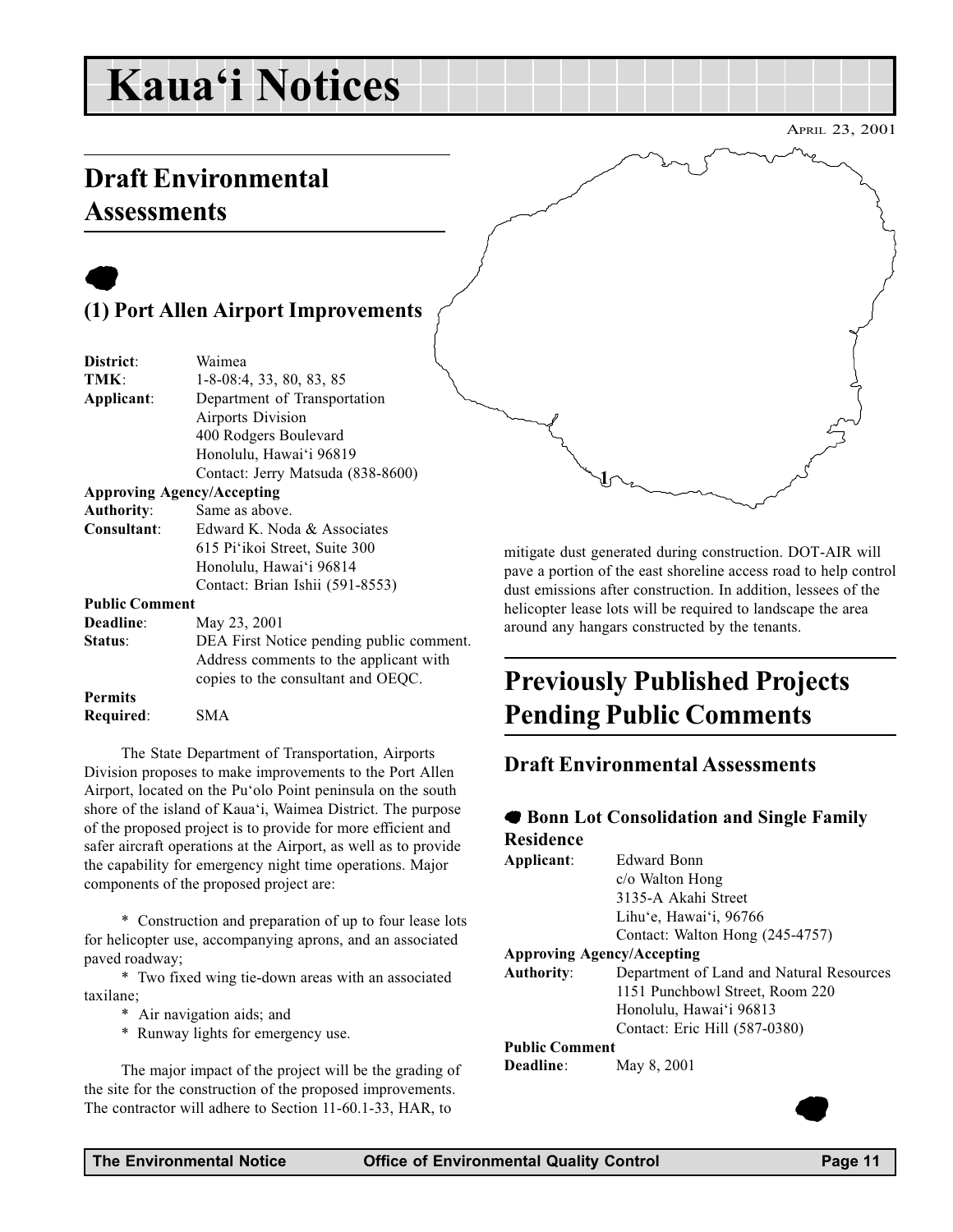## National Environmental Policy Act

APRIL 23, 2001

### Ocean Sequestration of  $\mathrm{CO}_\mathrm{_{2}}$  Field Experiment (Final EA)

**District:** Offshore of the Island of Hawai'i Applicant: U.S. Department of Energy National Energy Technology Laboratory P.O. Box 10940 Pittsburgh, PA 15236-0940 Contact: Lloyd Lorenzi, Jr.

This Environmental Assessment (EA) has been prepared by the U.S. Department of Energy (DOE) to provide the results of a study on the potential environmental impacts of an Ocean Sequestration of CO<sub>2</sub> Field Experiment. This field experiment would be conducted from surface vessels in water of about 800 meter depth, either within the Ocean Research Corridor of the Natural Energy Laboratory of Hawai'i Authority (NELHA), about 1.2 miles off the coast of the island of Hawaii, or at a suitable alternate site. If approved, DOE would participate as a team member with a group of international organizations in testing certain scientific and technical aspects of  $CO_2$  sequestration in ocean waters.

Through controlled release of fixed amounts of liquid  $CO<sub>2</sub>$  totaling a maximum of 40-60 metric tons, the field experiment would develop information on (1) physical and chemical changes induced in seawater by the release of liquid  $CO<sub>2</sub>$  and (2) effects of release rates and nozzle designs on the physical dynamics of a cloud of  $CO_2$  droplets. In addition, sampling of biota and a study of naturally occurring bacteria populations in the immediate vicinity of the discharge nozzle would be conducted and the results would be compared with background information to determine the effects of  $CO<sub>2</sub>$ injection on these organisms. Other observations of the behavior of marine biota while the experiment is underway would be performed.

Please direct any questions or comments to Mr. Lloyd Lorenzi, Jr., NEPA Compliance Officer, U.S. Department of Energy at 412-386-6159; fax: 412-386-4604; email: lorenzi@netl.doe.gov.

### Kahului Digital Airport Surveillance Radar Installation

| District:                                     | Wailuku, Maui                          |
|-----------------------------------------------|----------------------------------------|
| Federal Aviation Administration<br>Applicant: |                                        |
|                                               | 800 Independence Avenue SW             |
|                                               | Washington D.C. 20591                  |
|                                               | Contact: Jerry Schwartz (202-267-9841) |

The Federal Aviation Administration (FAA) is proposing to install a new Digital Airport Surveillance Radar (DASR) to serve Kahului Airport on the island of Maui, Hawaii. The proposed new DASR, also known as an Airport Surveillance Radar, Model 11 (ASR-11), will provide the air traffic controllers with digital-quality air traffic surveillance capabilities and enhanced weather data. The new ASR-11 would replace the existing ASR-7, which is currently located on the east side of Kahului Airport property. Installation of the new ASR-11 is necessary because the analog technology of the ASR-7 is over 30 years old, the availability of spare parts for this older radar system is diminishing, and the existing radar lacks the capability to interface with modern digital automation systems.

Elements of a typical ASR-11 system include the ASR-11 antenna sail which is comprised of a primary antenna and a secondary antenna, an antenna support tower, an electronics equipment building, a diesel engine emergency power generator (rated capacity of 135 kilowatts), and a 1,000 gallon above-ground storage tank for diesel fuel. The total land requirement for the ASR-11 system is approximately one acre (40,000 sq. ft.). A temporary construction easement approximately 75 feet wide and 100 feet long will be created next to the location where the ASR-11 would be installed. The ground area inside the fence will be covered in crushed stone and will be surrounded by a chain-link fence to restrict access to only authorized personnel. An access road will be constructed from the nearest existing road to the location of the ASR-11 system. Existing utility rights-of-way will be used to the maximum extent practicable for the installation of communication and power lines that are necessary to operate the new ASR-11 system.

Ten locations in Maui County were initially identified as possible sites for operating the ASR-11 system. The FAA has identified their Preferred Alternative site as a location on Kahului Airport adjacent to the existing ASR-7 system.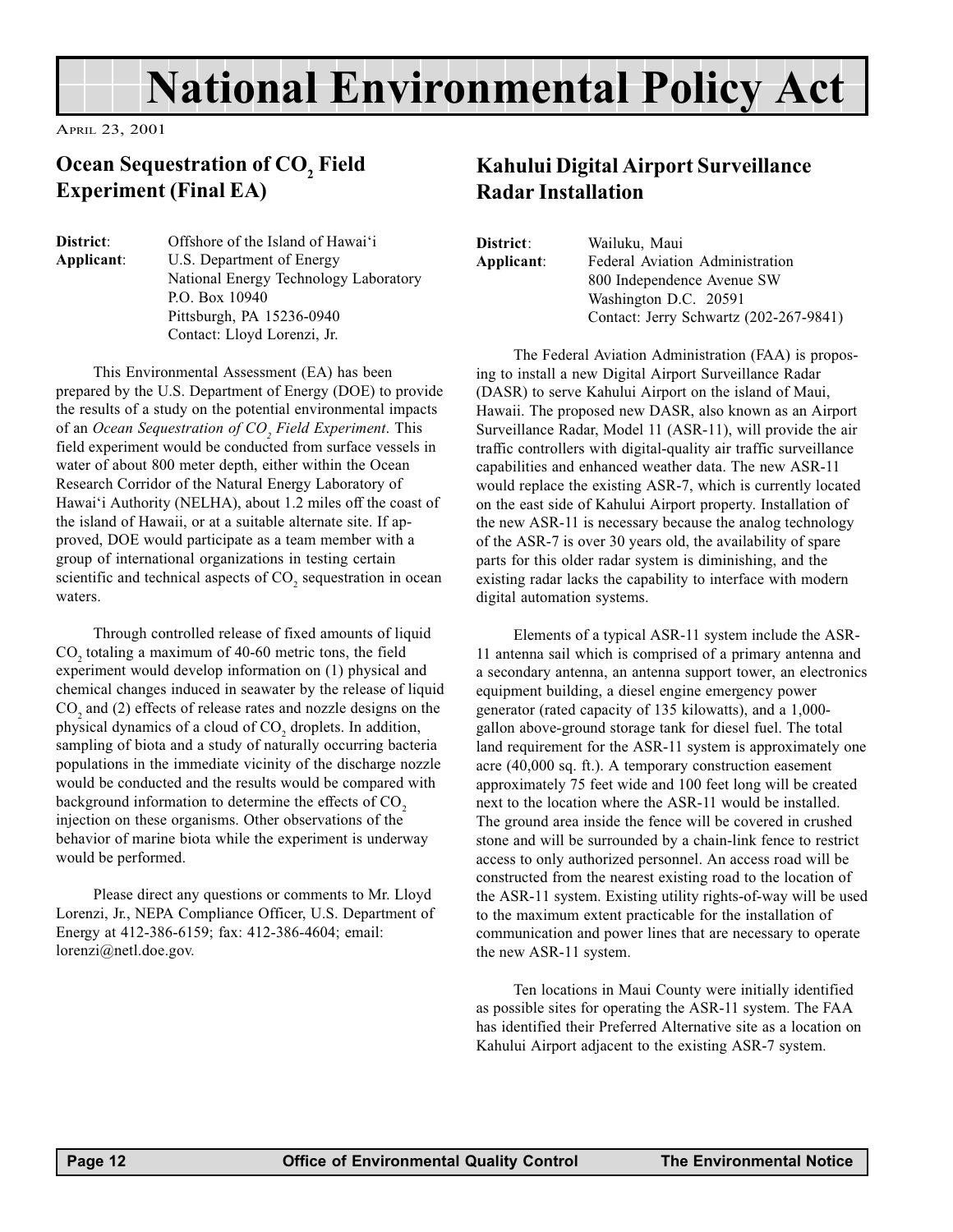## Shoreline Notices

### Shoreline Certification Applications

Pursuant to § 13 -222-12, HAR the following shoreline certification applications are available for inspection at the DLNR District Land Offices on Kauai, Hawaii and Maui and at Room 220, 1151 Punchbowl St., Honolulu, Oahu (Tel: 587-0414). All comments shall be submitted in writing to the State Land Surveyor, 1151 Punchbowl Street, Room 210, Honolulu, HI 96813 and postmarked no later than fifteen (15) calendar days from the date of the public notice of the application.

| Case No.            | Date   | Location                                                                                                                                                                                                                                                                                                     | Applicant                                                                                                              | Tax Map<br>Key            |
|---------------------|--------|--------------------------------------------------------------------------------------------------------------------------------------------------------------------------------------------------------------------------------------------------------------------------------------------------------------|------------------------------------------------------------------------------------------------------------------------|---------------------------|
| OA-817              | 4/2/01 | Lot 10 Land Court Application 1052, as shown on Map 79,<br>land situated at Makaha, Waianae, Island of Oahu, Hawaii<br>Address: 84-501 Farrington Highway, Waianae<br>Purpose: Fence Permit                                                                                                                  | ControlPoint<br>Surveying, Inc., for<br>Anthony and Ann<br>Guerrero                                                    | $8-4-08$ :<br>13          |
| OA-819              | 4/2/01 | Lot 67-B, portion of Grant 9842 to Mrs. G. E. Coombs of<br>Pupukea-Paumalu Beach Lots, Reg. Map 2556, land situated<br>at Haleiwa, Koolauloa, Island of Oahu, Hawaii<br>Address: 59-247 Ke-Nui Road, Haleiwa<br>Purpose: New Construction                                                                    | <b>DJNS Surveying</b><br>and Mapping, Inc.<br>for Marx House<br>Trust                                                  | $5 - 9 - 19$<br>36        |
| OA-820              | 4/2/01 | Lot 17 Land Court Application 505, land situated at Kailua,<br>Koolaupoko, Island of Oahu, Hawaii<br>Address: 884 Mokulua Drive, Kailua<br>Purpose: Building Permit                                                                                                                                          | Walter P.<br>Thompson, Inc.,<br>for Peter Vincent &<br>Assoc., LLC                                                     | $4 - 3 - 08$ :<br>51      |
| OA-821              | 4/2/01 | Lot 1-A-19 Land Court Application 1089, as shown on Map<br>40, land situated at Kamananui, Waialua, Island of Oahu,<br>Hawaii<br>Address: 67-287 Kahaone Street, Waialua<br>Purposes: File Claim for Accretion                                                                                               | ControlPoint<br>Surveying, Inc., for<br>James Wicklund,<br>Jr. and Paula<br>Wicklund                                   | $6 - 7 - 15$ :<br>62      |
| OA-187-2            | 4/2/01 | Lot 956 Land Court Application 1095, as shown on Map 104,<br>Koolauloa, Island of Oahu, Hawaii<br>Address: 57-477 Kamehameha Highway<br>Purpose: Construction of House                                                                                                                                       | <b>DJNS Surveying</b><br>and Mapping, Inc.,<br>for Cathleen<br>Caballero,                                              | $5 - 7 - 05$ :<br>02      |
| OA-134-2            | 4/2/01 | Portion of R. P. 5667, Land Commission Award 5931 to<br>Pehu, land situated at Waikiki, Honolulu, Island of Oahu,<br>Hawaii<br>Address: 3061 Kalakaua Avenue, Waikiki<br>Purpose: Establish shoreline                                                                                                        | ControlPoint<br>Surveying, Inc., for<br>Casa Blanca Del<br>Mar, LLC                                                    | $3 - 1 - 33$ :<br>02      |
| MA-241<br>Withdrawn | 4/5/01 | Being a portion of Grant 3343 to Claus Spreckels, land<br>situated at Spreckelsville, Wailuku, Island of Maui, Hawaii<br>Address: 600 and 602 Stable Road, Paia<br>Purpose: Subdivision approval                                                                                                             | Newcomer-Lee<br>Surveyors, Inc., for<br>Gregg Chrislm and<br>Michael Ruben                                             | $3 - 8 - 02$ :<br>26 & 50 |
| <b>HA-244</b>       | 4/6/01 | Lot 4 of Puako Beach Lots (HTS Plat 414-A), being the whole<br>of Land Patent Grant 13554 to Albert Antone Guerrero and<br>Charlotte Jackson Guerrero, land situated at Lalamilo,<br>Waimea, South Kohala, Island of Hawaii, Hawaii<br>Address: 69-1968 Puako Beach Road, Waimea<br>Purpose: Building Permit | Wes Thomas<br>Associates, for<br>Breckinridge L.<br>Wilcox, Trustee of<br>the Henderson and<br>Willcox Family<br>Trust | $6-9-06$ :<br>04          |
| OA-243-2            | 4/6/01 | Lot 7993-A, as shown on map 794 of Land Court Application<br>1069, land situated at Honouliuli, Ewa, Island of Oahu, Hawaii<br>Address: Next to Barber's Point Lighthouse, Campbell<br>Industrial Park, Kapolei<br>Purpose: Subdivision approval                                                             | ControlPoint<br>Surveying, Inc., for<br>Trustees under the<br>Will and Estate of<br>James Campbell                     | $9 - 1 - 26$ :<br>04      |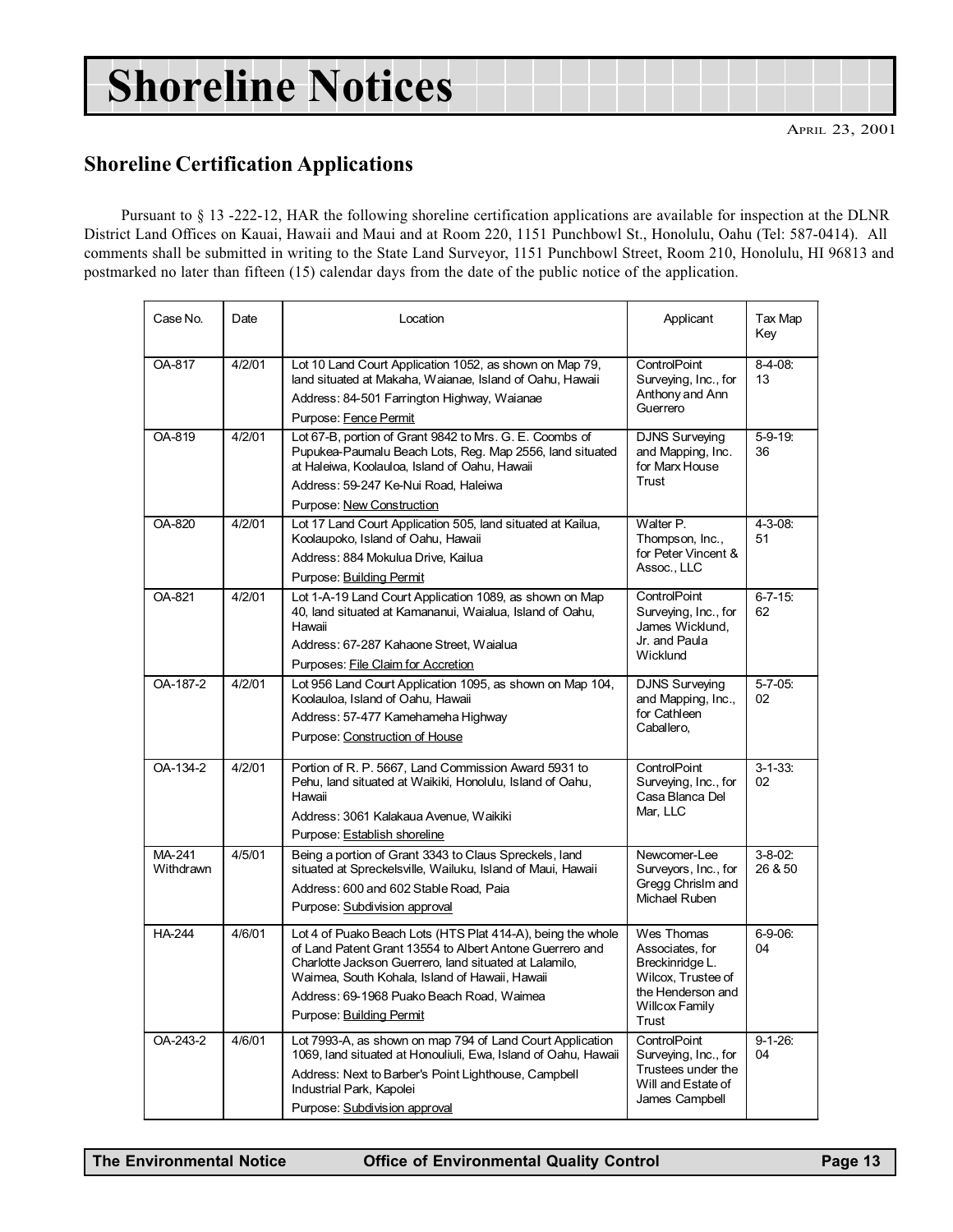| <b>Shoreline Notices</b> |
|--------------------------|

### Shoreline Certifications and Rejections

Pursuant to §13-222-26, HAR the following shorelines have been certified or rejected by the DLNR. A person may appeal a certification or rejection to the BLNR, 1151 Punchbowl Street, Room 220, Honolulu, HI 96813, by requesting in writing a contested case hearing no later than twenty (20) calendar days from the date of public notice of certification or rejection.

| Case No. | Cert/Rej<br>Date     | Location                                                                                                                                                                                                                                                                                                                                      | Applicant                                                                  | Tax Map<br>Key        |
|----------|----------------------|-----------------------------------------------------------------------------------------------------------------------------------------------------------------------------------------------------------------------------------------------------------------------------------------------------------------------------------------------|----------------------------------------------------------------------------|-----------------------|
| $OA-814$ | 4/9/01<br>Certified  | Lot 739 Land Court Application 678 as shown on map 181,<br>land situated at Kuliouou, Honolulu, Island of Oahu, Hawaii<br>(246 Paiko Drive)                                                                                                                                                                                                   | Wesley T. Tengan,<br>for Dr. Gregory and<br>Joy Caputy                     | $3 - 8 - 01$ :<br>26  |
|          |                      | Purpose: Calculate building potential                                                                                                                                                                                                                                                                                                         |                                                                            |                       |
| OA-813   | 4/9/101<br>Certified | Lot 2-B, 3 and 4-B of Land Court Application 739 as shown<br>on Map 2, land situated at Waikiki, Honolulu, Island of Oahu,<br>Hawaii (3101 Diamond Head Road)                                                                                                                                                                                 | Wesley T. Tengan,<br>for Marilyn Park                                      | $3 - 1 - 36$ :<br>08  |
|          |                      | Purpose: Calculate building potential                                                                                                                                                                                                                                                                                                         |                                                                            |                       |
| MA-220-3 | 4/9/01<br>Certified  | Being a portion of Land Commission Award 11216, Apana<br>21 to M. Kekauonohi, also being all of lot 47 of Makena<br>Beach Lots, land situated at Palauea, Honuaula, Makawao,<br>Island of Maui, Hawaii (Makena Road)<br>Purpose: Establish shoreline                                                                                          | Warren S. Unemori<br>Engineering, Inc.,<br>for Warmenhoven<br>Spirit Trust | $2 - 1 - 11$ :<br>2.1 |
| KA-155   | 4/9/01<br>Certified  | Portion of Lydgate Park Wailua Golf Links, formerly under<br>Governor Executive Order 97 (C.S.F. 3576) to County of<br>Kauai, withdrawn April 17, 1969 under Governor Executive<br>Order 2436 (C.S.F. 15,769) land situated at Wailua, Lihue,<br>Island of Kauai, Hawaii (Nehe Road near Wailua River State<br>Park)<br>Purpose: Improvements | Kodani &<br>Associates, Inc., for<br>County of Kauai                       | $3 - 9 - 02$ :<br>34  |



### Federal Consistency Reviews

The Hawai'i Coastal Zone Management (CZM) Program has received the following federal actions to review for consistency with the CZM objectives and policies in Chapter 205A, Hawai'i Revised Statutes. This public notice is being provided in accordance with section 306(d)(14) of the National Coastal Zone Management Act of 1972, as amended. For general information about CZM federal consistency please call John Nakagawa with the Hawai'i CZM Program at 587-2878. For neighboring islands use the following toll free numbers: Lana'i & Moloka'i:  $486-4644 \times 7-2878$ . Kaua'i: 2743141 x7-2878, Maui: 984-2400 x7-2878 or Hawai'i: 974-4000 x7-2878.

For specific information or questions about an action listed below please contact the CZM staff person identified for each action. Federally mandated deadlines require that comments be received by the date specified for each CZM consistency review and can be mailed to: David W. Blane, Director, Office of Planning, Department of Business, Economic Development and Tourism, P.O. Box 2359, Honolulu, Hawai'i 96804. Or, fax comments to the Hawai'i CZM Program at 587-2899.

### (1) Federal Grant Application for Emergency Repair of Loading Docks at the Waianae Small Boat Harbor, Waianae, Oahu

| Applicant:              | State of Hawai'i Department of Land & Natural               |  |
|-------------------------|-------------------------------------------------------------|--|
|                         | Resources, Division of Aquatic Resources                    |  |
|                         | Contact: Michael Fujimoto, 587-0085                         |  |
| <b>Federal Action:</b>  | Federal Assistance - Sport Fish Restoration                 |  |
|                         | Program                                                     |  |
| <b>Federal Agency:</b>  | U.S. Fish and Wildlife Service                              |  |
| Location:               | Wai'anae Small Boat Harbor, Wai'anae, O'ahu                 |  |
| <b>CZM</b> Contact:     | Debra Tom, 587-2840                                         |  |
| <b>Proposed Action:</b> |                                                             |  |
|                         | Application for \$150,000 in federal funds from the Federal |  |

Application for \$150,000 in federal funds from the Federal Aid in Sport Fish Restoration Program administered by the U.S. Fish and Wildlife Service for emergency repair to the structural integrity of four loading docks at the Wai'anae Small Boat Harbor, Wai'anae, O'ahu.

Comments Due: May 7, 2001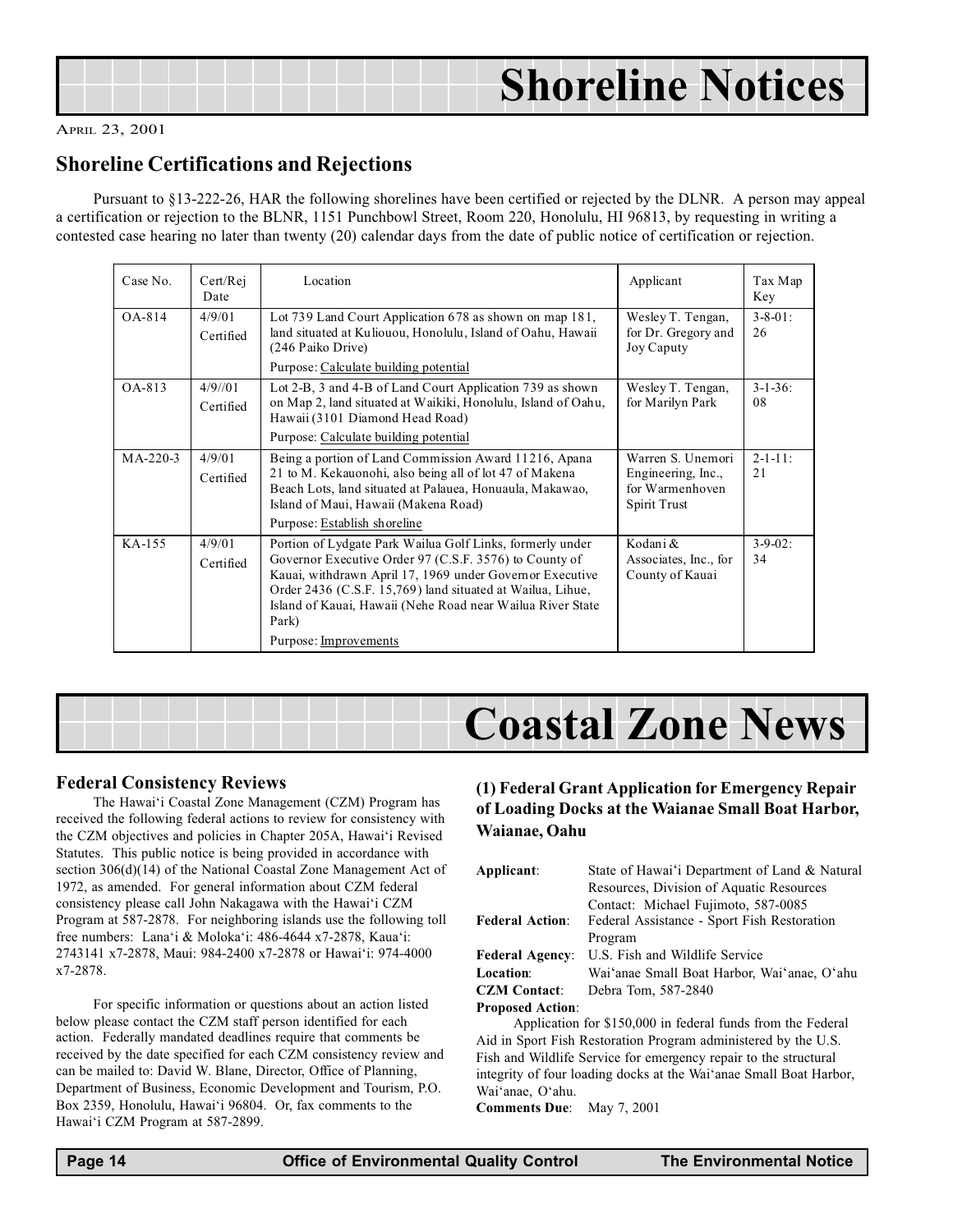## Pollution Control Permits

### Department of Health Permits

The following is a list of some pollution control permits currently being reviewed by the State Department of Health. For more information about any of the listed permits, please contact the appropriate branch or office of the Environmental Management Division at 919 Ala Moana Boulevard, Honolulu.

| <b>Branch</b><br>Permit Type                                         | Applicant &<br>Permit Number                               | <b>Project Location</b>                                             | <b>Pertinent</b><br>Date    | <b>Proposed Use</b>                                                                                                                        |
|----------------------------------------------------------------------|------------------------------------------------------------|---------------------------------------------------------------------|-----------------------------|--------------------------------------------------------------------------------------------------------------------------------------------|
| Clean Air<br>Branch, 586-<br>4200,<br>Noncovered<br>Source Permit    | City and County<br>of Honolulu<br>NSP 0493-01-N            | <b>Hart Street</b><br>Wastewater Pump<br>Station, Honolulu,<br>Oahu | Issued:<br>3/29/01          | Six (6) Portable 290 bhp<br>Diesel Engine Pumps                                                                                            |
| Clean Air<br>Branch, 586-<br>4200, Covered<br>Source Permit          | <b>Hawaiian Electric</b><br>Company, Inc.<br>CSP 0239-01-C | Waiau Generating<br>Station, Pearl<br>City, Oahu                    | Issued:<br>4/2/01           | Six (6) Boilers and Two<br>(2) Combustion Turbines                                                                                         |
| Clean Air<br>Branch,<br>586-4200,<br><b>Covered Source</b><br>Permit | United Laundry<br>Services, Inc.<br>CSP 0442-02-C          | 2291 Alahao<br>Place, Honolulu,<br>Oahu                             | Comments<br>Due:<br>5/17/01 | Two (2) 500 HP SNG/Fuel<br>Oil No. 2-Fired Boilers                                                                                         |
| Clean Air<br>Branch, 586-<br>4200, Covered<br>Source Permit          | Hawaiian<br>Cement<br>CSP 0311-03-C                        | 99-1100 Halawa<br>Valley Street,<br>Aiea, Oahu                      | Comments<br>Due:<br>5/17/01 | Aggregate Processing<br>Facility, Two (2) 250<br>CY/hr Concrete Batch<br>Plants, Specialty Products<br>Plant and Portable Soil<br>Screener |
| Clean Water<br>Branch, 586-<br>4309, NPDES                           | Citizens<br>Communications<br>Co., # 01-CW-<br>PW-04       | 261 Akaula St.,<br>Eleele, Kauai                                    | Comments<br>Due:<br>5/10/01 | Discharge once-through<br>condenser cooling water<br>and storm water to the<br>Pacific Ocean                                               |
| Clean Water<br>Branch, 586-<br>4309, NPDES                           | Pearl Harbor<br>Naval Shipyard,<br>#01-CW-PW-06            | Pearl Harbor,<br>Oahu                                               | Comments<br>Due:<br>5/16/01 | Discharges of chlorinated<br>and dechlorinated once-<br>through, non-contact<br>cooling water to Pearl<br>Harbor                           |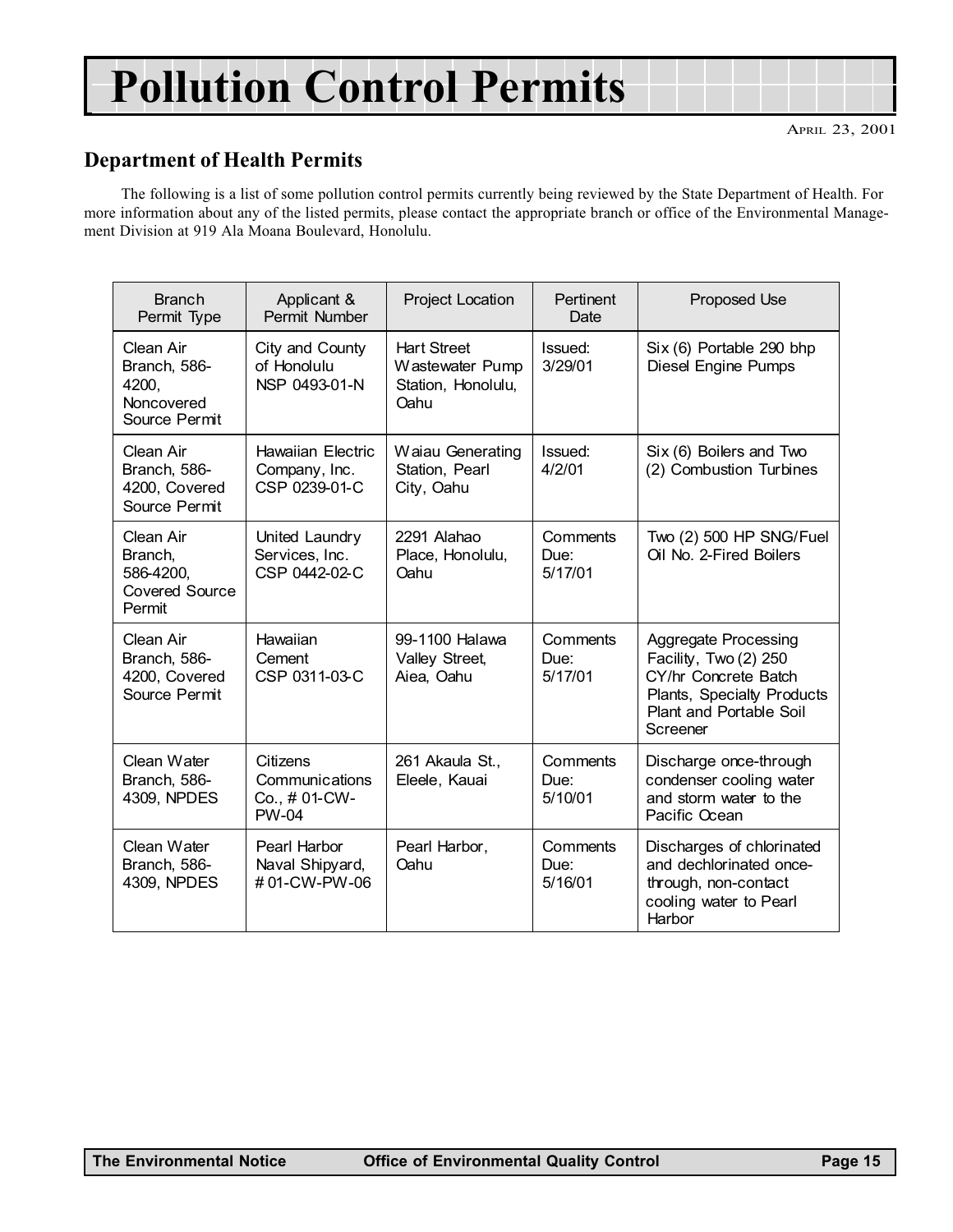

## Pollution Control Permits

#### APRIL 23, 2001

### Notice of DOH Voluntary Response Program (VRP) Projects

The Department of Health has two new projects, which have been accepted into the Voluntary Response Program (VRP). The purpose of the program is to encourage cleanup and economic development of contaminated property. Under the VRP, "prospective purchasers" of contaminated property may enter into an agreement with the DOH to investigate and cleanup contaminated property under direct DOH oversight. Once the VRP is successfully completed, the prospective purchaser receives a "Letter of Completion" and various exemptions from future liability from the DOH, related to the specific contamination on the property that is identified in the VRP agreement. Current land owners may also enter the VRP and receive a "Letter of Completion"; however, the exemptions from future liability would only apply to future purchasers. Brief descriptions of the newest projects accepted into the VRP are listed below.

The DOH welcomes comments from the public regarding these and other VRP projects. For information regarding the Voluntary Response Program, please contact Mr. Clyde Morita, VRP Coordinator at (808) 586-4249. For information related to the specific projects listed below, please contact the person identified as the DOH Project Manager.

### Castle & Cooke Homes Hawai'i Voluntary Response Project

This project is the called the Managers Drive project in Waipahu, O'ahu in close proximity to the former O'ahu Sugar Mill site. This 37.6 acre site is presently owned by the City & County of Honolulu which purchased the property from the former sugar company. The site was used primarily for plantation housing since the early 1900's. The property presently is vacant and is expected to be developed into a single-family, residential development.

The suspected contamination to be addressed in this voluntary action is related to lead in the soil and is not expected to affect groundwater in the area

For additional information regarding this project or to review the application, please contact the DOH Project Manager, Ms. Gina Ling, at (808) 586-4249.

### COSTCO at Iwilei Voluntary Response Project

This 12 acre project is located next to the Home Depot store on Ala Kawa Street in the 'Iwilei area of O'ahu. The site was formerly part of the Dole Pineapple Cannery operations and is presently owned by Castle & Cooke Properties, Inc. COSTCO plans to develop a warehouse store and gasoline service station on the property.

The suspected contamination to be addressed in this voluntary action is related to leakage of fuel oil from some underground storage tanks that were located at the site.

For additional information regarding this project or to review the application, please contact the DOH Project Manager, Ms. Chris Corley, at (808) 586-4249.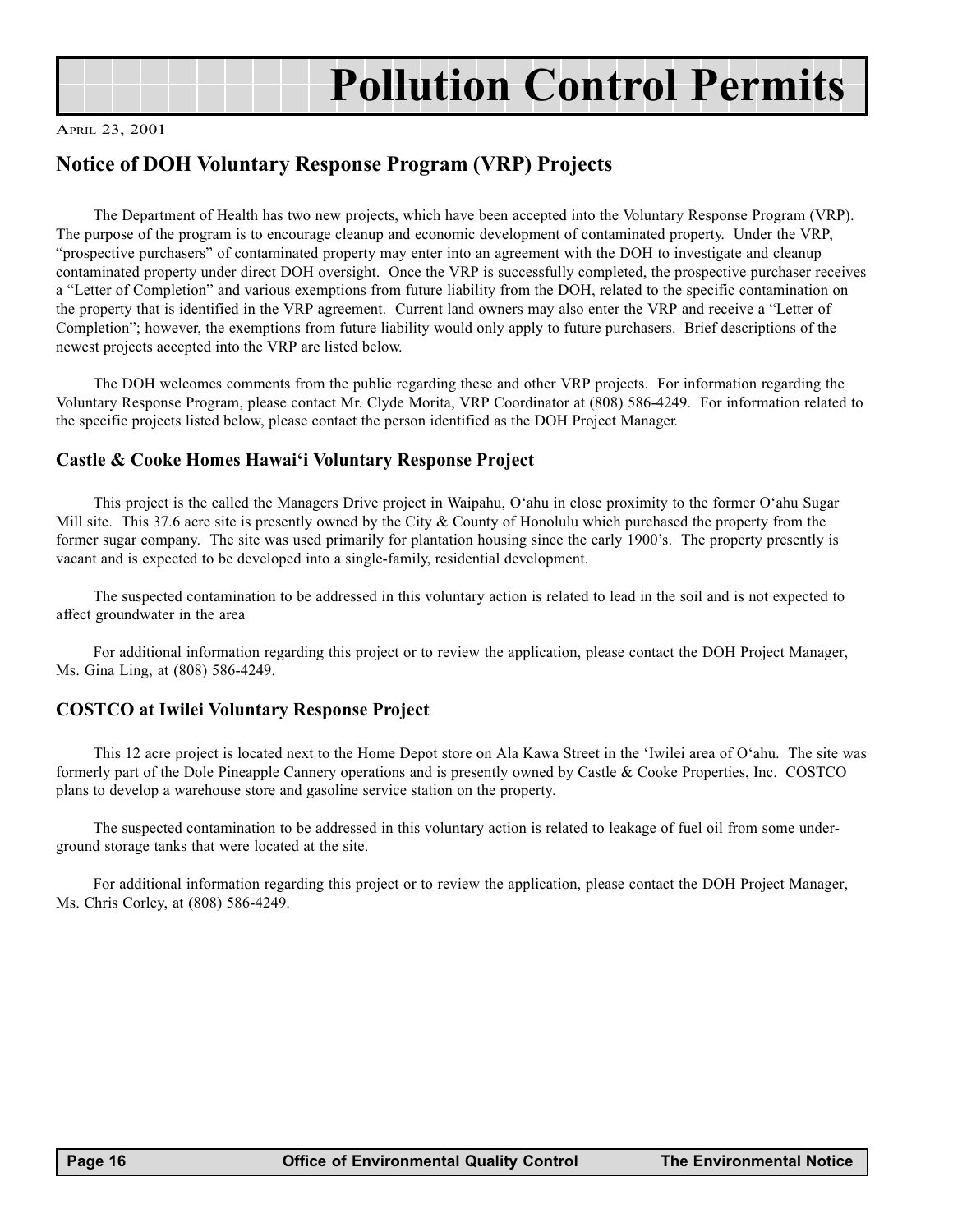## Enforcement Notices

APRIL 23, 2001

### Summary of Inspection and Enforcement Actions

The table below shows a tally of the number of inspections and responses conducted by DOH pollution control program personnel during the period from January through March 2001. Additionally, formal and informal enforcement actions, and the settlements that arise out of those actions, are counted as well. Inspections and enforcement actions are split up by program area. For more information, please contact Melissa O'Connor-Fariñas at the DOH Environmental Planning Office at 586-4337.

|                                                                                                                                                                                                                                                                                                                                                                                                                                                                                                                                                                                                                | Inspections /<br>Responses | Informal<br>Actions <sup>1</sup> | Formal<br>Actions <sup>2</sup> | Frommal<br><b>Actions</b><br>Comcliuded | Formal<br><b>Actions</b><br>Pendina | <b>Fines</b><br>Originally<br>Issued | <b>Fines</b><br><b>Settled</b> | <b>Fines</b><br>Collected     | Other<br><b>Penalties</b><br>Assessed | Other<br><b>Penalties</b><br>Completed |  |  |
|----------------------------------------------------------------------------------------------------------------------------------------------------------------------------------------------------------------------------------------------------------------------------------------------------------------------------------------------------------------------------------------------------------------------------------------------------------------------------------------------------------------------------------------------------------------------------------------------------------------|----------------------------|----------------------------------|--------------------------------|-----------------------------------------|-------------------------------------|--------------------------------------|--------------------------------|-------------------------------|---------------------------------------|----------------------------------------|--|--|
|                                                                                                                                                                                                                                                                                                                                                                                                                                                                                                                                                                                                                | January-<br>March 2001     | January-<br>March<br>2001        | January-<br>March<br>2001      | January-<br>March 2001                  | <b>Total as of</b><br>March, 2001   | Total \$ as of<br>March, 2001        | Total \$ as of<br>March. 2001  | Total \$ as of<br>March, 2001 | Total as of<br>March.<br>2001         | Total as of<br>March.<br>2001          |  |  |
| <b>Cleam Air Bramch</b>                                                                                                                                                                                                                                                                                                                                                                                                                                                                                                                                                                                        |                            |                                  |                                |                                         |                                     |                                      |                                |                               |                                       |                                        |  |  |
| <b>Fugitive Dust</b>                                                                                                                                                                                                                                                                                                                                                                                                                                                                                                                                                                                           | 133                        | 9                                | 0                              | 0                                       | 0                                   | \$0.00                               | \$0.00                         | \$0.00                        | 0                                     | 0                                      |  |  |
| Noncovered Sources                                                                                                                                                                                                                                                                                                                                                                                                                                                                                                                                                                                             | 34                         | $\mathbf{1}$                     | 0                              | 0                                       | $\overline{\mathbf{2}}$             | \$0.00                               | \$0.00                         | \$8,600.00                    | 0                                     | $\mathbf 0$                            |  |  |
| Covered Sources                                                                                                                                                                                                                                                                                                                                                                                                                                                                                                                                                                                                | 57                         | $\overline{7}$                   | 0                              | 1                                       | $\overline{2}$                      | \$0.00                               | \$0.00                         | \$7,350.00                    | $\Omega$                              | 0                                      |  |  |
| Agricultural Buming                                                                                                                                                                                                                                                                                                                                                                                                                                                                                                                                                                                            | 79                         | $\overline{2}$                   | 0                              | 0                                       | 0                                   | \$0.00                               | \$0.00                         | \$0.00                        | $\mathbf 0$                           | $\mathbf 0$                            |  |  |
| Open Burning                                                                                                                                                                                                                                                                                                                                                                                                                                                                                                                                                                                                   | $\overline{35}$            | 5                                | 0                              | 0                                       | 0                                   | \$0.00                               | \$0.00                         | \$0.00                        | 0                                     | $\overline{0}$                         |  |  |
| Others                                                                                                                                                                                                                                                                                                                                                                                                                                                                                                                                                                                                         | 40                         | $\overline{7}$                   | 0                              | 0                                       | 0                                   | \$0.00                               | \$0.00                         | \$0.00                        | 0                                     | 0                                      |  |  |
|                                                                                                                                                                                                                                                                                                                                                                                                                                                                                                                                                                                                                |                            |                                  |                                |                                         |                                     |                                      |                                |                               |                                       |                                        |  |  |
| Soliidi & Hazandours Wastle Branch                                                                                                                                                                                                                                                                                                                                                                                                                                                                                                                                                                             |                            |                                  |                                |                                         |                                     |                                      |                                |                               |                                       |                                        |  |  |
| Underground Storage Tanks                                                                                                                                                                                                                                                                                                                                                                                                                                                                                                                                                                                      | 56                         | 14                               | 0                              | 0                                       | 0                                   | \$10.150.00                          | \$0.00                         | \$1.400.00                    | 0                                     | 0                                      |  |  |
| <b>Hazardous Waste</b>                                                                                                                                                                                                                                                                                                                                                                                                                                                                                                                                                                                         | 31                         | 3                                | $\overline{\mathbf{2}}$        | 1                                       | 5                                   | \$204,000.00                         | \$3,400.00                     | \$395,098.00                  | 1                                     | $\mathbf 0$                            |  |  |
| Solid Waste                                                                                                                                                                                                                                                                                                                                                                                                                                                                                                                                                                                                    | 48                         | 11                               | $\overline{2}$                 | $\mathbf{1}$                            | 3                                   | \$0.00                               | \$0.00                         | \$10,000.00                   | $\Omega$                              | $\mathbf 0$                            |  |  |
|                                                                                                                                                                                                                                                                                                                                                                                                                                                                                                                                                                                                                |                            |                                  |                                |                                         |                                     |                                      |                                |                               |                                       |                                        |  |  |
| Cliesam Wilatteer Birramch                                                                                                                                                                                                                                                                                                                                                                                                                                                                                                                                                                                     |                            |                                  |                                |                                         |                                     |                                      |                                |                               |                                       |                                        |  |  |
| Permitted Discharges (NPDES)                                                                                                                                                                                                                                                                                                                                                                                                                                                                                                                                                                                   | 11                         | $\mathbf{1}$                     | $\overline{2}$                 | 0                                       | 4                                   | \$0.00                               | \$0.00                         | \$0.00                        | 0                                     | 0                                      |  |  |
| Non-permitted Discharges                                                                                                                                                                                                                                                                                                                                                                                                                                                                                                                                                                                       | 45                         | $\overline{\mathbf{4}}$          | 0                              | 0                                       | $\mathbf{1}$                        | \$0.00                               | \$0.00                         | \$0.00                        | 0                                     | 0                                      |  |  |
| <b>Water Quality Certifications</b>                                                                                                                                                                                                                                                                                                                                                                                                                                                                                                                                                                            | 0                          | 3                                | 0                              | 0                                       | 0                                   | \$0.00                               | \$0.00                         | \$0.00                        | 0                                     | 0                                      |  |  |
| Wilassitexwartter Birarmch                                                                                                                                                                                                                                                                                                                                                                                                                                                                                                                                                                                     |                            |                                  |                                |                                         |                                     |                                      |                                |                               |                                       |                                        |  |  |
| Wastewater Treatment Plants                                                                                                                                                                                                                                                                                                                                                                                                                                                                                                                                                                                    | 5                          | 1                                | 1                              | 0                                       | 2                                   | \$40,000.00                          | \$0.00                         | \$0.00                        | 1                                     |                                        |  |  |
| Individual Wastewater Systems                                                                                                                                                                                                                                                                                                                                                                                                                                                                                                                                                                                  | 26                         | 12                               | 0                              | 6                                       | $\overline{7}$                      | \$1,500.00                           | \$0.00                         | \$0.00                        | $\mathbf{1}$                          | 1                                      |  |  |
| Animal Waste                                                                                                                                                                                                                                                                                                                                                                                                                                                                                                                                                                                                   | $\overline{\mathbf{4}}$    | $\overline{\mathbf{c}}$          | $\mathbf 0$                    | 0                                       | $\mathbf 0$                         | \$0.00                               | \$0.00                         | \$0.00                        | $\mathbf{0}$                          | 0                                      |  |  |
| Other                                                                                                                                                                                                                                                                                                                                                                                                                                                                                                                                                                                                          | 23                         | 3                                | 0                              | 0                                       | 0                                   | \$0.00                               | \$0.00                         | \$0.00                        | $\Omega$                              | $\mathbf 0$                            |  |  |
|                                                                                                                                                                                                                                                                                                                                                                                                                                                                                                                                                                                                                |                            |                                  |                                |                                         |                                     |                                      |                                |                               |                                       |                                        |  |  |
| Saffe Driimkiimg Watter Brannch                                                                                                                                                                                                                                                                                                                                                                                                                                                                                                                                                                                |                            |                                  |                                |                                         |                                     |                                      |                                |                               |                                       |                                        |  |  |
| <b>Public Water Systems</b>                                                                                                                                                                                                                                                                                                                                                                                                                                                                                                                                                                                    | 4                          | 3                                | 0                              | 0                                       | 2                                   | \$0.00                               | \$0.00                         | \$0.00                        | 0                                     | 0                                      |  |  |
| Wells - Underground Injection                                                                                                                                                                                                                                                                                                                                                                                                                                                                                                                                                                                  | 12                         | 10                               | 0                              | 0                                       | $\mathbf{1}$                        | \$40,500.00                          | \$30.375.00                    | \$10.125.00                   | 0                                     | $\mathbf 0$                            |  |  |
| Control                                                                                                                                                                                                                                                                                                                                                                                                                                                                                                                                                                                                        |                            |                                  |                                |                                         |                                     |                                      |                                |                               |                                       |                                        |  |  |
| Hazard Evaluation & Emergency Response                                                                                                                                                                                                                                                                                                                                                                                                                                                                                                                                                                         |                            |                                  |                                |                                         |                                     |                                      |                                |                               |                                       |                                        |  |  |
| Oil Spills                                                                                                                                                                                                                                                                                                                                                                                                                                                                                                                                                                                                     | $\overline{4}$             | 1                                | 0                              | 0                                       | 0                                   | \$0.00                               | \$0.00                         | \$0.00                        | 0                                     | 0                                      |  |  |
| <b>Hazardous Waste Releases</b>                                                                                                                                                                                                                                                                                                                                                                                                                                                                                                                                                                                | 14                         | $\mathbf{1}$                     | 0                              | 0                                       | 0                                   | \$0.00                               | \$0.00                         | \$0.00                        | 0                                     | $\Omega$                               |  |  |
|                                                                                                                                                                                                                                                                                                                                                                                                                                                                                                                                                                                                                |                            |                                  |                                |                                         |                                     |                                      |                                |                               |                                       |                                        |  |  |
| Noise, Radiation, & Indoor Air Quality Branch                                                                                                                                                                                                                                                                                                                                                                                                                                                                                                                                                                  |                            |                                  |                                |                                         |                                     |                                      |                                |                               |                                       |                                        |  |  |
|                                                                                                                                                                                                                                                                                                                                                                                                                                                                                                                                                                                                                | $\mathbf 0$                | 0                                | 1                              | $\overline{2}$                          | 3                                   | \$125,000.00                         | \$35,000.00                    | \$12,500.00                   | $\Omega$                              |                                        |  |  |
| Informal actions generally cover less serious issues such as small infractions by individuals, or violations of permit technicalities which do not directly impact environmental<br>quality. Specifically, informal actions are informal letters warning a person or entity that they are violating environmental laws, and normally requiring corrective action by a<br>specified deadline. Field citations are also included in this category.<br>2Femal act example usuare usuari detica and resat example ad idetica afacmittachiacitica. Una usasaful informal actionale ediatemente diana. On esitiaclly |                            |                                  |                                |                                         |                                     |                                      |                                |                               |                                       |                                        |  |  |

?Formal actions generally cover any serious violation and repeat or continued violations of permittechnicalities. Unsuccessful informal actions lead to formal actions. Specifically,<br>formal actions are administrative "conte and payment of a penalty. Administrative "trials" may be held.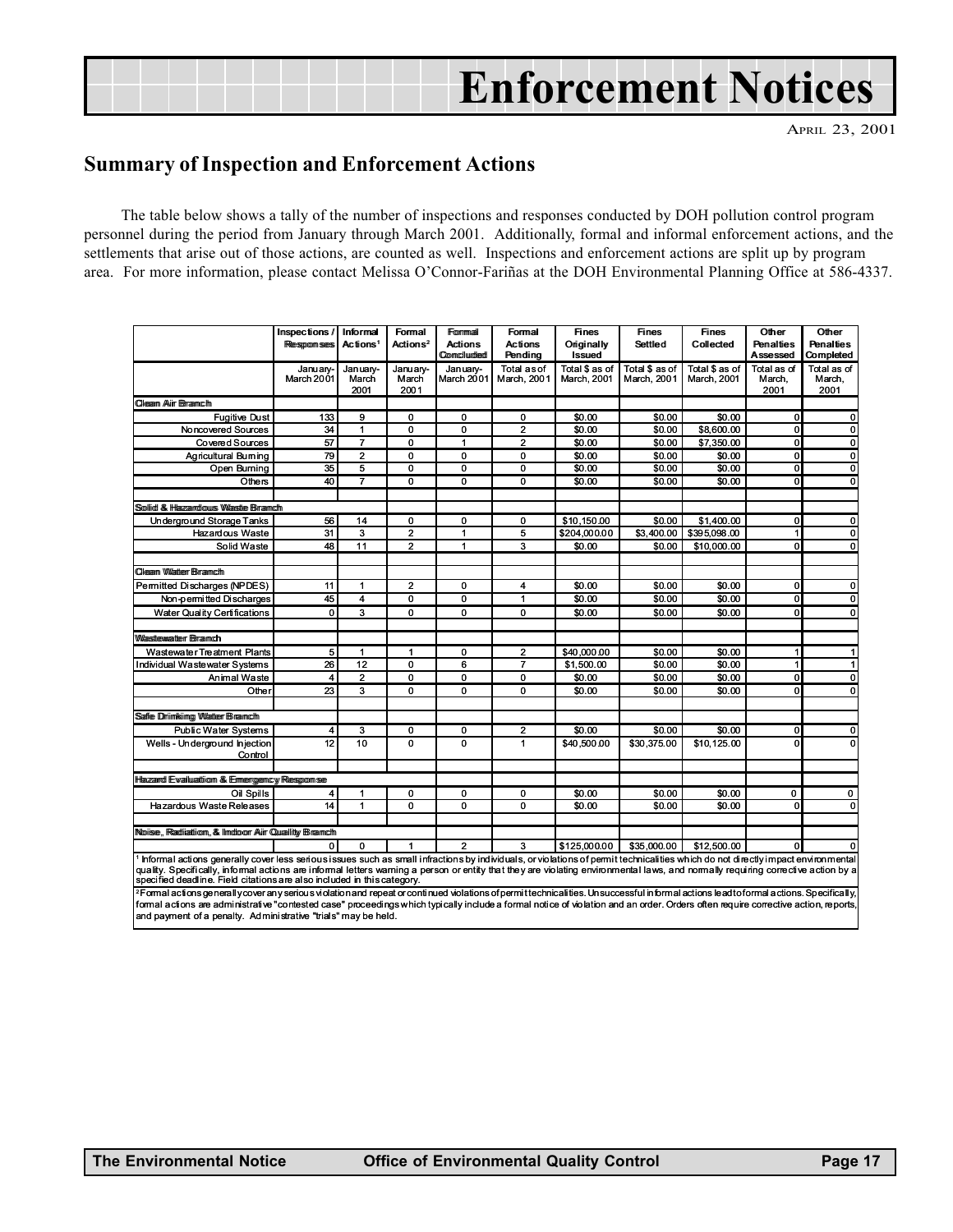## Enforcement Notices

APRIL 23, 2001

### Formal Enforcement Actions and Settlements Completed by DOH1

Notices of violation issued from January through March 2001 are summarized below. The summaries do not constitute exact descriptions of the violations. For complete and accurate descriptions, please contact DOH at 586-4337 for copies of the violation notices.

#### Clean Water Branch

Ameron Hawai'i Kapa'a Quarry, was served a Notice and Finding of Violation (NFV), Order and Certificate of Service on January 10, 2001. These were served regarding discharges of, and failure to monitor or report discharges of, soil, dirt, silt, sediment, and/or other pollutants from Ameron's operations at Kapa'a Quarry into Kapa'a Stream and Kawainui Marsh. Compliance and immediate corrective action to prevent the occurrence of a discharge from any unpermitted source and to monitor and report any and all potential or actual violations in the future was ordered. In addition, Ameron was ordered to appear at a hearing to be held on a date, time and place to be specified later where the issue of how much of a monetary penalty should be assessed for the violations covered in the NFV will be heard.

A Notice and Finding of Violation, Order and Certificate of Service was served to Natural Energy Laboratory of Hawai'i Authority (NELHA) on February 22, 2001. NELHA is subject to provisions including penalties not to exceed \$25,000.00 for each day of each violation due to unpermitted discharge of R141b refrigerant from about April 1, 1997 to about March 2, 1999 at NELHA's National Pollutant Discharge Elimination System permitted outfall at Keahole Point, into the Pacific Ocean.

#### Solid and Hazardous Waste Branch

On February 14, 2001, Mr. James Luke was served a Notice and Finding of Violation and Order for operating an open dump located in 'Ainakea Village, Kapa'au, Hawaii without a necessary solid waste permit. Mr. Luke has been ordered to immediately cease and desist from accepting or accumulating any solid waste at the subject site. He must remove all accumulated solid waste materials from the subject property to DOH-permitted disposal and/or recycling facilities within 90 days, and provide a clean up/corrective action report within 10 days of the completion of the clean up activities.

A Notice and Finding of Violation and Order was served to Silva's Equipment Rental, Inc., Mr. Hiram J. Silva, and Mr. Hiram J. Silva Jr. February 21, 2001 for the illegal dumping of solid waste (spent sandblast grit) from November 13, 1997 through July 8, 2000. Silva's Equipment Rental, Inc. has been ordered to pay \$103,780.00 in addition to sending DOH a work plan for approval outlining the clean-up proposal and implementation schedule with a site assessment conducted by a qualified environmental consultant.

Marisco, Ltd. owns and operates a facility that engages in the business of dry dock and ship repair at Barber's Point Harbor. Marisco, Ltd. was issued a Complaint, Order, and Certificate of Service March 19, 2001. Upon inspection it was determined that Marisco, Ltd.'s violations included: storage of hazardous waste without a permit as a generator, storage of hazardous waste as a transporter without a permit, transporting hazardous waste without a manifest, mismanagement of containers of hazardous waste, and failure to provide secondary containment. A penalty of \$132,400.00 and compliance was ordered.

On March 20, 2001 Philip Services Hawaii, Ltd. was served a Complaint, Order, and Certificate of Service. Philip Services Hawai'i, Ltd. owns and operates a facility at three sites that engages in the business of transporting, processing and marketing used oil. Violations include: failure to have secondary containment at both the UOP and Malakole, failure to label containers and tanks with the words "used oil" at both the UOP and Malakole, and failure to obtain a used oil transporter permit for PSC-Hilo. An administrative penalty of \$70,000.00 was assessed and compliance was ordered.

The DOH and Gay & Robinson, Inc. entered into a consent agreement March 21, 2001. A Compliant and order had been issued September 11, 2000 for the improper storage of hazardous waste at its property located in Pakala, County of Kaua'i. Gay & Robinson, Inc. neither admitted nor denied any allegations in the Compliant, but agreed to pay a civil penalty of \$3,400.00 with a supplemental environmental project (SEP) credit up to \$13,600.00. The SEP must improve, protect, or reduce risks to public health or the environment, and allow DOH the opportunity to help shape the scope of the project before it is implemented.

#### Wastewater Branch

Lao Aquafarm, and Amphol and Nora Sisouphanthong individually and as its owners were served a Notice and Finding of Violation, Order, and Certificate of Service on January 17, 2001. They allowed their wastewater system to create or contribute to a nuisance, an unsanitary condition, and a wastewater spill, overflow or discharge onto the ground. In addition they constructed and operated a wastewater system without the approval of the director. It was ordered that Lao Aquafarm, and Amphol and Nora Sisouphanthong take corrective action to prevent further violations, and hire a licensed professional engineer to design an approvable wastewater system. In addition they are to submit a written progress report of the corrective actions taken to date on the first day of each month, until notified by the DOH that the problem is resolved, and pay a fine of \$40,000.00.

<sup>&</sup>lt;sup>1.</sup> These summaries do not constitute exact descriptions of the violations. For complete and accurate descriptions, please contact DOH for copies of the violation notices.